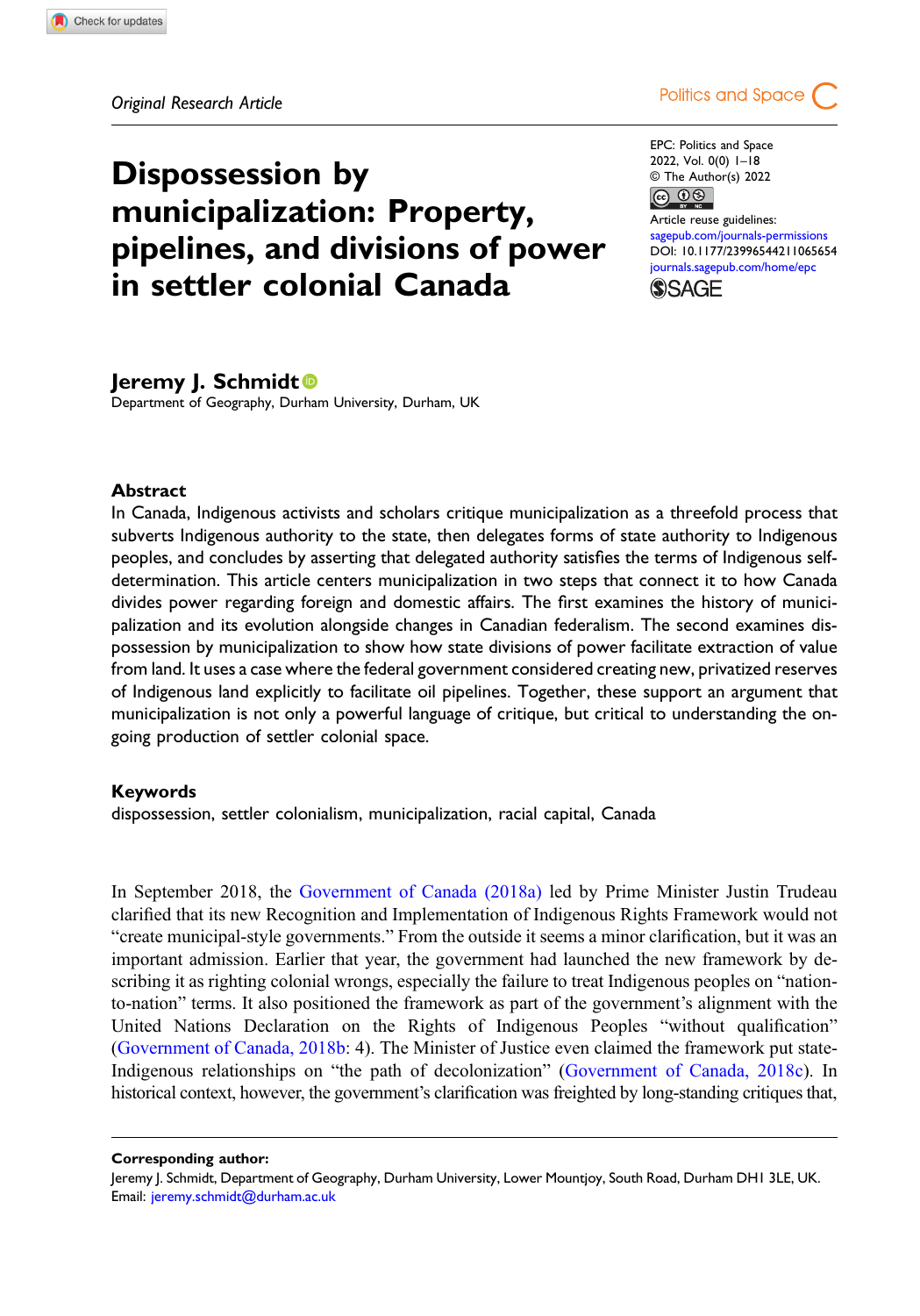despite rhetoric of Indigenous recognition, Canada pursues the "municipalization" of First Nations through state mechanisms that subvert Indigenous authority to the state, then delegate forms of state authority to Indigenous peoples, and conclude by asserting that delegated authority satisfies demands for Indigenous self-determination. This concern underpinned blistering assessments of the 2018 Indigenous Rights Framework. The Yellowhead Institute, a First Nations-led research center, argued the framework advanced a "clear and coherent set of goals, which aim to suppress Indigenous self-determination within Canadian Confederation" [\(King and Pasternak, 2018:](#page-15-0) 4). Similarly, [Starblanket \(2019](#page-16-0): 451) argued that despite government efforts to frame the initiative "in the language of Indigenous nationhood…it continues to frame self-government as delegated and flowing from federal recognition."

Canada's denial of municipalization reveals its power as a language of critique. It does so, in part, by recalling aspects of the "municipal" that operate beyond being a synonym for towns or cities, for municipalities as a noun. In law, municipal matters are those internal to states—national, state/ provincial, or local—as distinguished from matters of international law. This broader context provides purchase for critiques of municipalization as a colonial effort to curtail Indigenous sovereignty and replace it with delegated state authority. Yet municipalization is rarely centered for analysis. This article situates municipalization historically, and spatially, beginning in the 19<sup>th</sup> century when Canada embraced municipalizing ideals as part of state-building and followed colonial norms to distinguish international from municipal matters along racial lines. The first section shows how municipalization paced political changes regarding the division of powers in Canadian federalism up to the 1996 Royal Commission on Aboriginal Peoples (RCAP). As settler federalism in Canada evolved in response to Indigenous demands for recognition in the 20th century the racial underpinnings of municipalization provided purchase for critique. This section develops two claims. First, municipalization proceeds as settler states subvert Indigenous authority through state divisions of power that distribute jurisdiction regarding foreign and domestic affairs. Second, municipalization reinforces colonial ideologies that used racial claims to formulate the distinction of domestic from international matters in the first place. This formulation anchors the municipal/ international distinction in colonial practices and not, for instance, in the laws or relations through which Indigenous nations treat other nations (cf. [Anaya, 2004;](#page-13-0) [Anghie, 2012](#page-13-1); [Stark, 2013](#page-16-1)). So, while instances of municipalization seek to delegate domestic authority, the colonial formulation of the domestic/international distinction operates to circumscribe Indigenous self-determination. In this twofold sense, municipalization structures Indigenous dispossession in ways consistent with state divisions of power.

The second section examines dispossession by municipalization. This phrase points to an account of dispossession oriented to economic and political accumulation. This is not a wholly new idea; [Tully \(1993\)](#page-16-2) showed how the theory of power underpinning Marx's analysis of labor was originally developed to explain power accumulation in state formation. Dispossession by municipalization, however, identifies another facet of dispossession. The argument follows [Coulthard](#page-13-2)'s [\(2014a](#page-13-2): 59, original emphasis) insight that to capture economic and political concerns it is critical to refocus understandings of dispossession from the "capital relation to the colonial relation." How should this be understood with respect to municipalization? Part of the answer is unique to Canada owing to the specifics traced out in the first section of the article. But dispossession by municipalization offers resources relevant elsewhere. For example, as [Palmer \(2020:](#page-15-1) 794) demonstrates in her trenchant analysis of the U.S. Supreme Court judgment delivered by Justice Ruth Bader Ginsberg, the market recovery of land by Indigenous people does not establish a basis for recognition of Indigenous sovereignty "in whole, or in part" within American law. My argument is that once municipalization is understood as part of abrogating Indigenous land to state ends it becomes clearer how constitutional divisions of power regarding domestic and foreign jurisdiction structure Indigenous dispossession. This points to an account of settler colonialism that is not primarily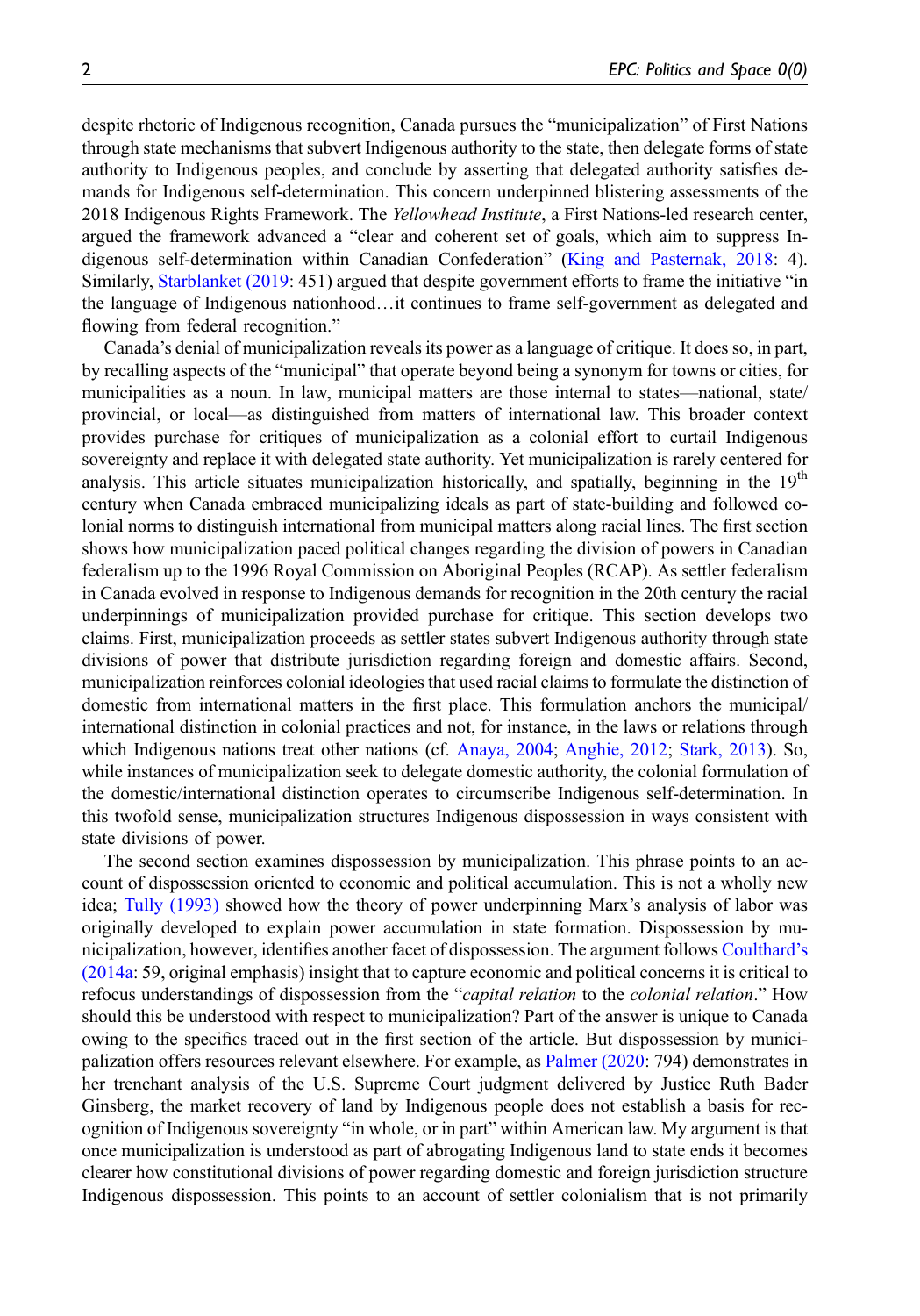discursive, such as is Wolfe'[s \(1999\)](#page-17-0) oft-cited formulation of settler colonialism as a "structure, not an event." Instead, the state divisions of power that structure jurisdiction regarding municipal and international matters provide the basis for an account of the political spaces through which dispossession oppresses Indigenous peoples (cf. [Coulthard, 2014b\)](#page-14-3). In short, and to invert the powerful phrase of [Tuck and Yang \(2012\)](#page-16-3), settler colonialism is not a metaphor. Its divisions of power are those that must be traced for how they spatialize oppression.

To show how municipalization structures Indigenous dispossession I analyze internal government documents regarding a proposal considered by the Canadian government to transform First Nations lands into private property and to establish new pipeline routes for oil. Since 1995, various privatization proposals have operated consistent with Canada's "inherent rights" policy, which pursues a form of Indigenous self-government that "does not include a right of sovereignty in the international law sense, and will not result in sovereign independent Aboriginal nation states" ([Government of Canada, 2020](#page-14-4)). Although recent privatization agendas have stalled, these and the failed 2018 Indigenous Rights Framework are indicative of how dispossession by municipalization is pursued. These are not the only examples available; just a year before it retracted references to "municipal-style governments" in 2018, for instance, the Canadian government revived a 20-yearold recommendation from the RCAP to split in two the federal ministry created under the 1876 Indian Act; one part dealing with Indigenous peoples as domestic subjects, the other on nation-tonation terms (Indigenous Services Canada and Crown-Indigenous Relations and Northern Affairs, respectively). Although the press release from the [Prime Minister](#page-16-4)'s Office (2017) claimed the decision was taken to alleviate oppression caused by the "colonial structures" of the state, it is perhaps best seen for the clarity it offers on how that structure hinges on the distinction of international versus municipal affairs.

A short conclusion gathers the insights municipalization offers for understanding dispossession. I also highlight the relevance of centering municipalization amid debates over the ratification of the UN Declaration on the Rights of Indigenous Peoples in Canadian law. One caveat: I focus on municipalization primarily with respect to First Nations. Other Aboriginal peoples in Canada— Métis and Inuit—are affected by similar modes of rule, though municipalization affects them differently (see [Andersen, 2014](#page-13-3); [Christensen, 2017;](#page-13-4) [Stevenson, 2014](#page-16-5)).

# Municipalization, in Canada

Although parsing the foreign from the domestic is now more common, distinctions of municipal from international law continue to enliven debates regarding "universal jurisdiction," human rights, and extraterritorial acts (see [Kirby, 2006;](#page-15-2) [Reydams, 2004](#page-16-6)). These concerns stand in a long dialogue of legal debate. Throughout the 20th century, theorists debated whether these areas of law share a single source, or if there is a dualism (or pluralism) such that each has particular sources of authority. These concerns were entangled with debates regarding the jurisdictional reach of each domain and the potential implications of decisions in municipal or international law, respectively, on one another ([Borchard, 1940;](#page-13-5) [Harris, 1998;](#page-14-5) [Lauterpacht, 1929;](#page-15-3) [Silving, 1946;](#page-16-7) [Seidl-Hohenveldern, 1963\)](#page-16-8). Numerous studies also show, however, that such debates were often premised on assumptions of European colonialism that used racial and ethnic difference to form boundaries marking municipal from international matters (see [Anghie, 2012;](#page-13-1) [Lowe, 2015;](#page-15-4) [Mawani, 2010;](#page-15-5) [Pitts, 2018\)](#page-16-9). It is this latter assumption that figures centrally in efforts to understand municipalization as a language of critique in Canada.

Throughout colonial rule, European nations produced boundaries of the "international" through assertions of racial and ethnic difference. This took many forms, two of which are important here. First, colonizers ordered societies and their forms of self-government in a hierarchy topped by European civilization. As Tully'[s \(1993](#page-16-2): 152) account of John Locke's role in North American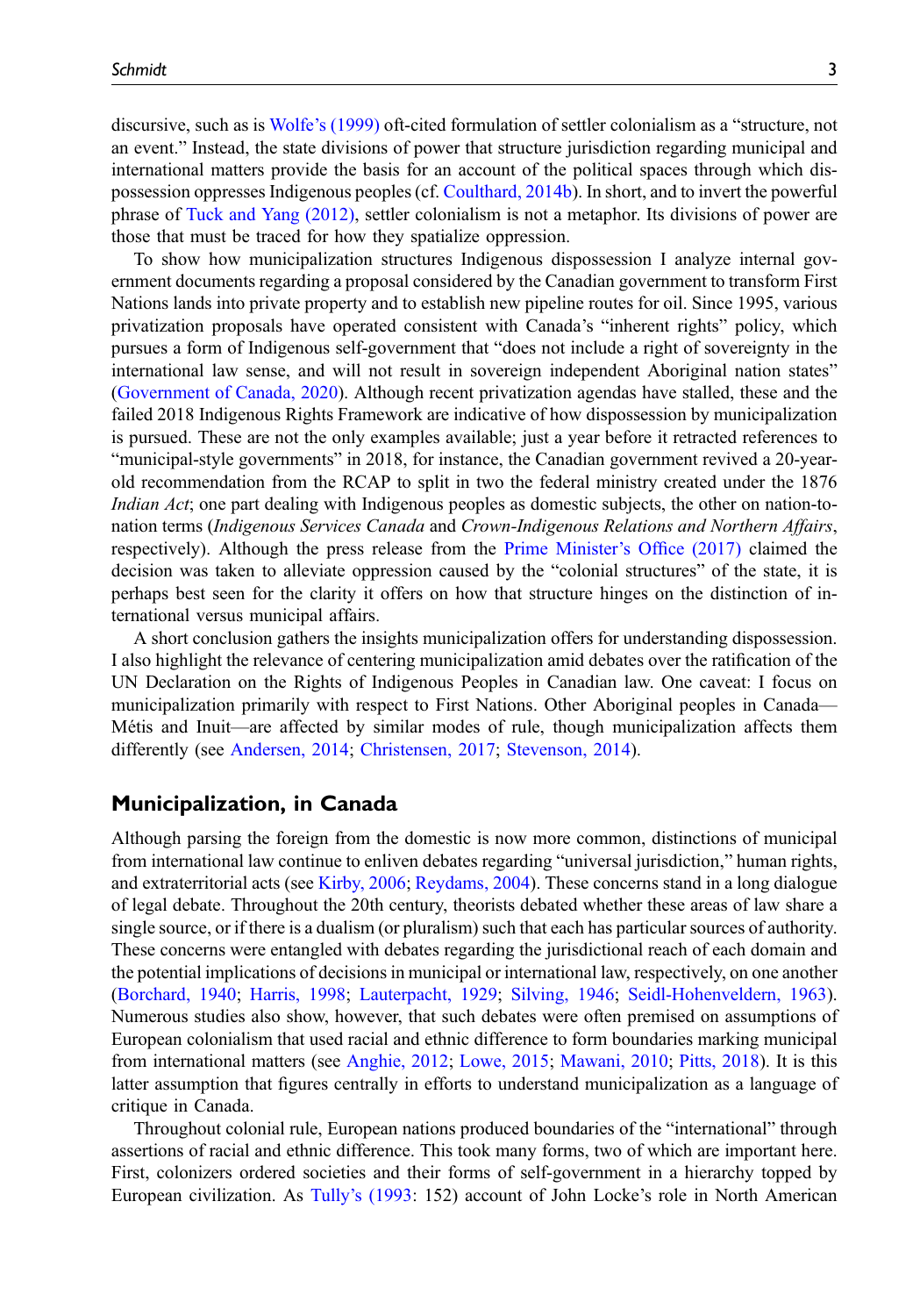colonial policy shows, Locke asserted that Indigenous peoples lacked legal institutions and "municipal laws" even though he thought they had proto-European aspects of sovereignty (such as war-chiefs and ad hoc councils for significant decisions). Eurocentrism was not unique to British colonialism or to Locke. It was a feature of how colonial apologists made comparative judgments that reinforced colonial superiority. For instance, colonizers identified Indigenous practices of property ownership as both unique forms of social organization and as underdeveloped versions of European equivalents ([Anghie, 2012](#page-13-1)). These arguments were often backed by evolutionary assumptions that Indigenous peoples who lacked political society (as colonizers defined it), but had recognizably different forms of social organization, occupied earlier stages of civilization ([Bhandar,](#page-13-6) [2018;](#page-13-6) [Mbembe, 2017\)](#page-15-6). A second aspect of establishing the "international" used European conventions to determine which foreign actors could or could not act reciprocally, such as through treaty. Here, racial assumptions regarding the relationships of international norms to the "municipal maxims" practiced domestically by European powers were built through colonial experiences, not in advance of them ([Lowe, 2015](#page-15-4); [Mawani, 2010;](#page-15-5) [Pitts, 2018](#page-16-9)). For instance, Edmund Burke argued that Britain's "municipal morality" needed to be rethought in light of imperial ambitions and in order to treat fairly foreign peoples in India [\(Pitts, 2006\)](#page-16-10). By contrast, Alexis de [Tocqueville \(1862](#page-16-11): 423) admired municipal self-government in America, touting it as a model for French experiments in Algeria and infamously describing American dispossession of Indigenous peoples as having been achieved, "tranquilly, legally, philanthropically, without shedding blood, and without violating a single great principle of morality in the eyes of the world. It is impossible to destroy men with more respect for the laws of humanity."

One result of the municipal-international distinction being formulated through colonialism is variance across colonial and settler colonial contexts. In Canada, [Tully \(2008\)](#page-16-12) identifies two relationships at work. In the first, state actors and Indigenous peoples "recognise each other as equal, coexisting and self-governing nations" and strike reciprocal agreements, treaties, or accords negotiated through consent [\(Tully, 2008](#page-16-12): 226). The second is marked by the imposition of state rule over Indigenous peoples, especially through the 1876 *Indian Act*, a law amended many times as part of Canadian federalism's evolving approach to Indigenous oppression. These relationships mirror the international/municipal distinction, where one set of agreements involve consensual, nation-tonation reciprocity while the other seeks domestic rule over Indigenous peoples as subjects. Critically for the state, both types of relationships affirm the distinction of foreign from domestic affairs in ways consistent with colonialism and, as such, operate to circumscribe Indigenous selfdetermination. This colonial ideology underpins critiques by Indigenous scholars. [Pictou \(2020:](#page-16-13) 374), for instance, describes state-Indigenous relationships in Canada as a "matrix of domestic and international legal apparatuses for dispossessing land on the one hand, and replacing or repossessing land within capital relations, especially for extracting natural resources, on the other" (cf. [Daigle,](#page-14-6) [2016;](#page-14-6) [Simpson, 2014](#page-16-14); [Starblanket, 2019](#page-16-0)).

In this context, centering municipalization helps explain how the state's selective appeal to international registers of "nation-to-nation" relationships squares with domestic dispossession. First, municipalization functions to transform foreign into domestic space. It is not the only such process; conquest is another. Yet for colonial acquisitions to be legitimate in terms of international law, treaties require a principle by which sovereign Indigenous peoples could (in principle) come under the authority of colonial powers without forfeiting their own laws or government. [Tully](#page-16-2) [\(1993](#page-16-2): 172) describes how the "'continuity' principle of international law" enabled this by drawing on the history of British common law in which foreign invasions of England left earlier institutions intact (if modified). The principle of continuity is not neutral, however. Rather, it structures colonial relations regarding when and where different legal orders of the state and Indigenous nations meet [\(Pasternak, 2014](#page-15-7)). This frequently results in jurisdictional contests between Indigenous peoples and the Canadian state regarding the legitimate reach of respective legal orders [\(Borrows, 2015a](#page-13-7), [2015b;](#page-13-8)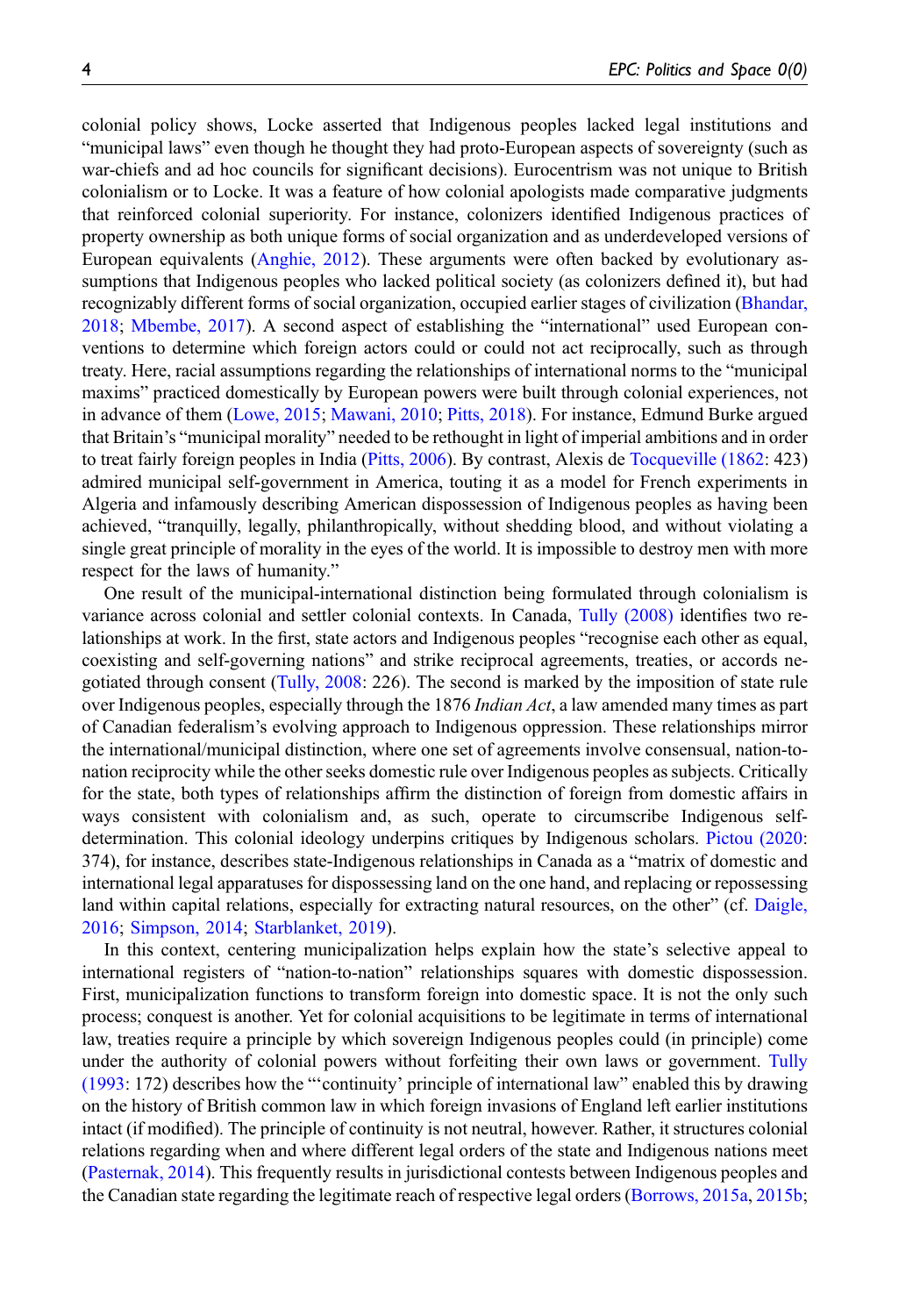[Pasternak, 2017](#page-15-8)). [Borrows \(2016:](#page-13-9) 42) describes the crux of accepting the state's racialized formulation of the foreign/domestic distinction concisely: the "denial of First Nations jurisdiction in relation to non-Indians also conceals a colonial boundary that cleverly conscripts Indians into patrolling their own subordination, by fashioning false distinctions between themselves and others on a racialized basis." Here, municipalization proceeds as settler states assert that the principle of continuity preserves Indigenous authority, even though in practice acquiescence to this form of delegated authority circumscribes self-determination along racial boundaries.

There are also material aspects of municipalization in which flitting between approaches to Indigenous peoples in domestic versus international registers structures dispossession in ways consistent with constitutional divisions of power within the state. In this sense, Wolfe'[s \(1999\)](#page-17-0) diagnosis that settler colonialism is a "structure, not an event" can be modified from its discursive orientation to consider the material expression of state divisions of power over foreign and domestic matters. In this regard, municipalization helps diagnose how what may appear to be an incoherent approach to implementing treaties belies the logic of dispossession that structures settler colonial rule. For instance, and taken up further below, retaining "nation-to-nation" commitments at the federal level in Canada while parceling domestic powers to provinces over natural resources is part of distributing jurisdiction over the extraction of value from land in ways that obfuscate state responsibility for Indigenous dispossession. To center municipalization, then, it is important to understand how the distribution of jurisdictional authority arranges power over foreign and domestic matters in ways that create acute moments of dispossession and chronically circumscribes Indigenous self-determination.

Literature on the material aspects of accumulation by dispossession also provides key points of reference for examining how the municipal-international distinction was formed through settler colonialism (cf. [Harvey, 2004](#page-14-7)). One overt deployment occurred as settler states established the border between Canada and the US by oppressing relations of kin, land, and territory ([LaDuke,](#page-15-9) [1999;](#page-15-9) [Coulthard, 2014a](#page-13-2); [Hogue, 2015;](#page-15-10) [Simpson, 2014](#page-16-14)). These processes bundled domestic and international agendas with discriminatory laws, treaties, starvation, the spread of disease, spatial surveys, and settlement [\(Asch 2014](#page-13-10); [Blomley 2003;](#page-13-11) [Daschuk 2013;](#page-14-8) [Harris 2002;](#page-14-9) [Simpson 2014\)](#page-16-14). These practices also scaled domestic to international economies by governing resource access, establishing exclusionary property regimes, and securing financial arrangements for extractive infrastructure [\(Bhandar, 2018;](#page-13-6) [Harris, 1993](#page-14-10); [Karuka, 2019;](#page-15-11) [Pasternak and Dafnos, 2018](#page-15-12)). By centering municipalization, these material aspects of dispossession can be situated astride the racialization of colonial boundaries parsing foreign from domestic affairs.

Municipalization focuses attention on how the municipal-international distinction is constitutive of settler colonialism. Although this article focuses on Canada, identifying how this distinction functions helps to unite what settler colonial states keep separate: the shared structure through which the division of powers over foreign and domestic spheres coincides with Indigenous dispossession (cf. [Byrd, 2011](#page-13-12)). In the United States, the decision to stop recognizing Indigenous peoples as international actors was settled in the US government's view through the 1871 Indian Appropriation Act. The Act removed the president's ability to enter treaties and also delegated authority to the Bureau of Indian Affairs and several other agencies [\(Fletcher, 2006](#page-14-11)). This was yet another step in the history of how the municipal-international distinction proceeded in the United States after the 1831 declaration of Native Americans as "domestic dependent nations." The conflicts, paradoxes, and peculiar interdependencies that manipulating the municipal-international distinction has created regarding sovereignty, self-governance, and jurisdiction continue to structure settler colonialism in the United States (see [Cattelino, 2008](#page-13-13); [Estes, 2019](#page-14-12); [Krakoff, 2004;](#page-15-13) [Tallbear, 2013](#page-16-15)). The goal here is not to compare Canada and the US, but to flag that settler states differ with respect to how the municipal-international boundary structures Indigenous dispossession.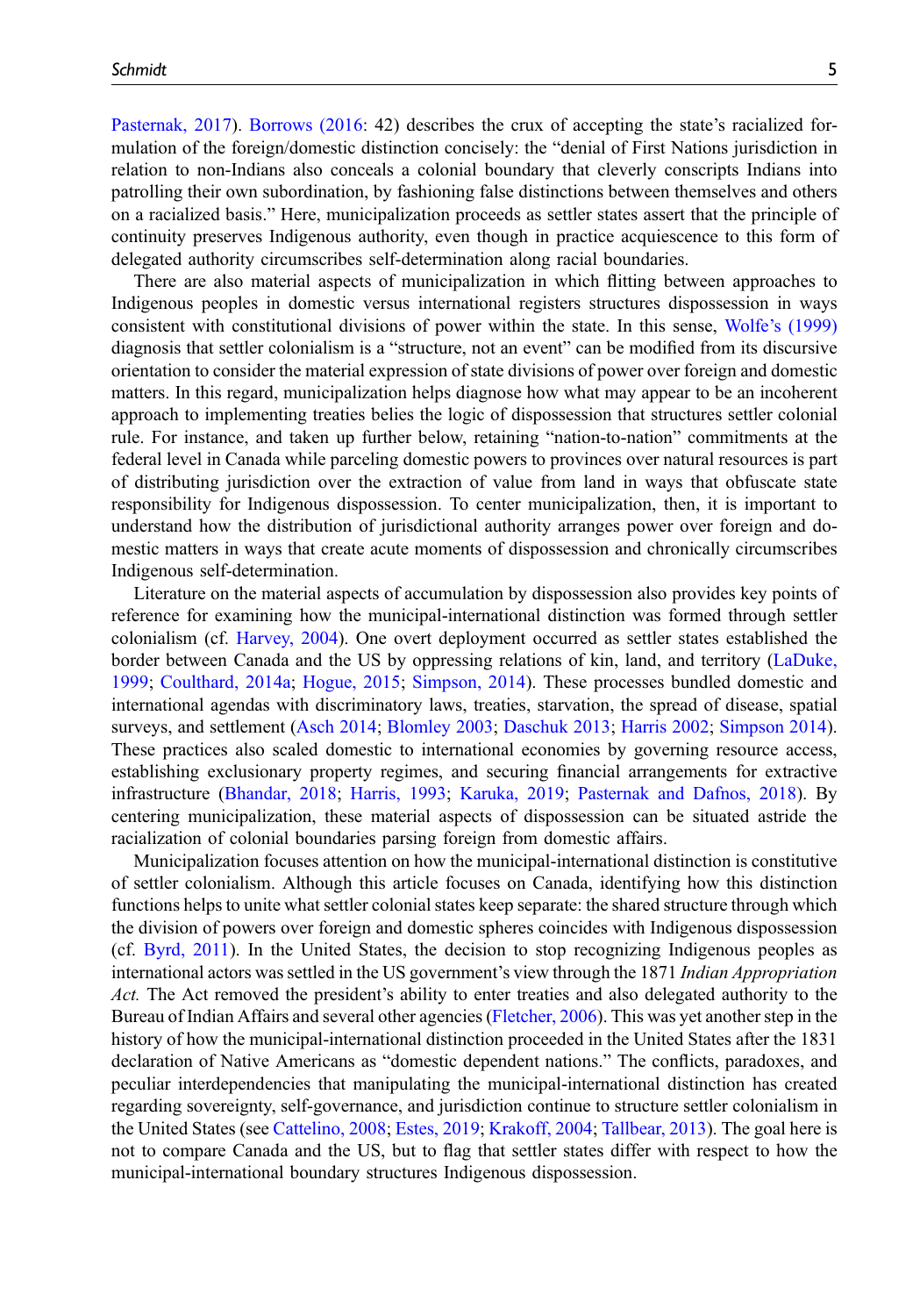## Municipalization in Canada

Canada has long relied on racialized boundaries to distinguish municipal from international matters. Influential in articulating and defending colonial distinctions was John Stuart [Mill \(1838\)](#page-15-14), who argued that, in contrast to India, white settler colonies like Canada—those of "European races" could govern their own domestic affairs yet should nevertheless be subject to British jurisdiction for military matters and international relations (cf. [Lowe, 2015](#page-15-4)). [Mill \(1838:](#page-15-14) 457) made this argument in 1838, after Lord Durham returned from Canada and reported on the desires of British citizens there to have "free municipal institutions" and a "Registry Act, for titles to landed property" for the purposes of self-determination. This colonial division of powers was carried over into the structure of federalism created through the 1867 British North America Act, which founded Canada. The Act municipalized Indigenous peoples by unilaterally asserting authority over "Indians, and lands reserved for the Indians" in Section 91 [\(Nichols, 2019\)](#page-15-15). This was despite international agreements with Indigenous nations detailed in the 1763 Royal Proclamation and in treaty ratifications at Niagara in 1764 that, together, established the "constitutional relationship between First Nations and the Crown" [\(Borrows, 1994](#page-13-14): 4).

In 1869, the *Gradual Enfranchisement Act* created elected Band Councils through which Canada recognized representation of First Nations by men only rather than through existing structures in which Indigenous women held authority (see [Simpson, 2014\)](#page-16-14). The Deputy Superintendent of Indian Affairs lauded the Act in his 1871 Annual Report, arguing that patriarchal, racial practices of assimilation were part of "establishing a responsible, for an irresponsible system...[that] by law was designed to pave the way to the establishment of simple municipal institutions" (cited in [Bartlett, 1978](#page-13-15): 594). The 1876 *Indian Act* sharpened the municipalinternational boundary by reserving authority on Indigenous matters to the federal bureaucracy across a suite of powers affecting land, the status of Indigenous peoples, education, health, and multiple other areas of social and political life. Recently, [Nichols \(2019\)](#page-15-15) has forensically undermined Canada's reliance on Mill's liberal, individualized subject for how it was used to racialize Indigenous peoples such that their laws and histories were erased as part of the state's mode of rule; while, alternately, the form of "self-government" the state sought to establish among Indigenous peoples had in view a municipal order consonant with the constitutional division of power in Canada.

Late 19th century laws structured 20th century Indigenous-state relationships in Canada. In [1884,](#page-14-13) the Government of Canada passed the *Indian Advancement Act*, which conferred privileges on "advanced Bands of the Indians of Canada" that would train them for the "exercise of municipal powers." Oriented primarily to eastern Canada, the *Indian Advancement Act* fit with long-standing efforts to municipalize the Mohawk lands of Kahnawa:ke through private property and enclosure of ´ common land ([Rück, 2021\)](#page-16-16). Then Prime Minister John A. Macdonald described the *Indian Ad*vancement Act as providing for Indians who "feel more self-confident, more willing to undertake power and self-government" such that they can "elect their councils much the same as the whites do in the neighbouring townships" (cited in [Bartlett, 1978](#page-13-15): 596). For several decades, bureaucratic enforcement of the Indian Act applied direct and indirect forms of rule. In 1946, a special joint committee was struck to make amendments to the *Indian Act* as part of seeking a new balance of federal and provincial powers alongside the rise of the welfare state. Amendments were passed in 1951, and the 1952 Annual Report of the Indian Affairs Branch described the delegation of powers included in new provisions for the *Indian Act* as "correspond[ing] in a general way with those exercised by councils in a rural municipality" ([Bartlett, 1978:](#page-13-15) 599). Post-war shifts sought to extend services in the remit of provincial jurisdiction to Indigenous peoples, such as for public health care, in ways that conformed with the constitutional division of powers in Canada's emerging welfare state.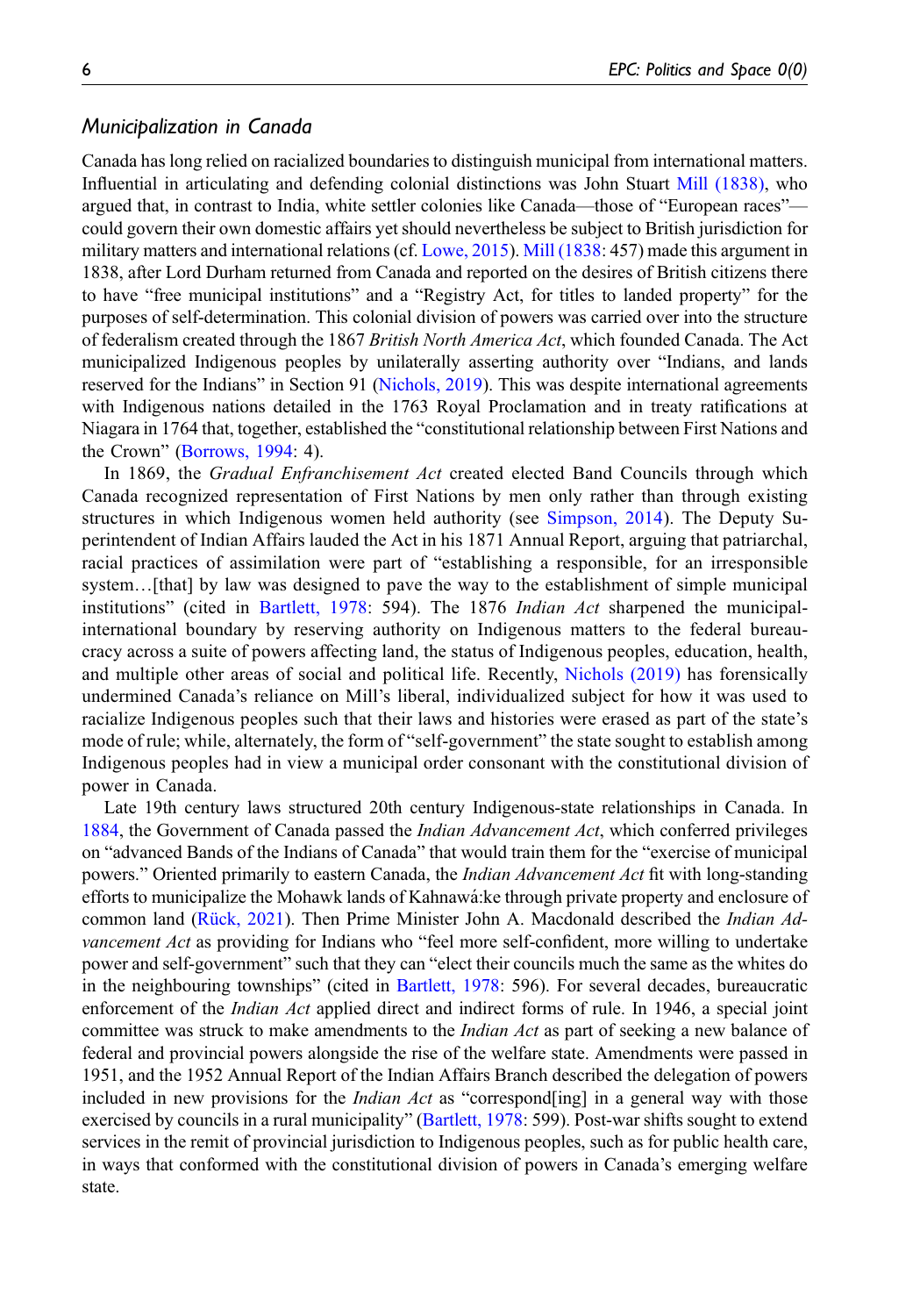Canadian provinces bristled at federal attempts to shift jurisdictional arrangements regarding Indigenous welfare. Changes to Canadian federalism were again considered for their effects on the Indian Act during the "Federal-Provincial Conference on Indian Affairs" in 1964. A preparatory report by the Indian Affairs Branch of the Department of Citizenship and Immigration stated the objective of post-war federal policy was to have "Indian communities" self-govern "within the framework of provincial-municipal relationships" [\(Government of Canada, 1964:](#page-14-14) 6). The report's position on converting Band Councils into municipalities was subsequently taken up in a twovolume report, Survey of the Contemporary Indians of Canada (known as the Hawthorn Report). Municipal issues were treated primarily in volume one, which argued that integration of "Indian communities into the provincial municipal framework should be deliberately and aggressively pursued while leaving the organizational, legal and political status of Indian communities rooted in the Indian Act" ([Government of Canada, 1966](#page-14-15): 18). The report stated similarly that "Reserves should be treated as municipalities for the purposes of all provincial and federal acts which provide grants, conditional and unconditional, to non-Indian municipalities" except where those may conflict with the Indian Act ([Government of Canada, 1966](#page-14-15): 18). The integration of Band Councils into municipal regimes aligning with changes to Canadian federalism, however, were not pursued owing to a more aggressive state policy in 1969.

In 1969, municipalization shifted from "integration" into the evolving federalism of Canada's welfare state to assimilation through the government's "White Paper" on Indian policy. The White Paper sought to end the differential treatment of Indigenous peoples as either international actors or domestic subjects by wholly consigning them to the latter. The White Paper pursued assimilation of Indigenous peoples to both land tenure and social policy and argued that that recognition of distinct status for Indigenous peoples would lead only to "deprivation and frustration" ([Government of](#page-14-16) [Canada, 1969\)](#page-14-16). Instead, it followed Prime Minister Pierre Trudeau's ideas of a "just society" that would "…lead gradually away from different status to full social, economic and political participation in Canadian life." In many respects, the White Paper reflected the turn of post-war liberalism towards a just "basic structure" for society, such as John Rawls argued for, where the creation of a "property-owning democracy" aligned mutual self-interest with the state (see [Forrester,](#page-14-17) [2019\)](#page-14-17). The White Paper, however, was roundly rejected through staunch Indigenous opposition. Years later, a member of the Legislative Assembly in Saskatchewan, Keith Goulet, cataloged grievances against Canada's long-standing attempts to bring Indigenous peoples into the state's fold through municipalization. Referring also to the White Paper, [Goulet \(1990](#page-14-18): 18) was dismayed by how the government consistently failed to respect the fact that, "Indians are asking for constitutionally entrenched self-government and the federal government continues to treat them simply as federal municipalities."

Municipalization was also re-scaled geographically from reserved lands to regional land claims in response to Indigenous movements in Canada during the 1970s–80s. A key development was the Supreme Court's acknowledgement of Aboriginal title in Calder v. British Columbia, which opened the path to an altered Indigenous-state relationship after 1973 ([Asch, 2014](#page-13-10); [Borrows, 2016\)](#page-13-9). Another outcome of Indigenous resistance during this period, however, was a new spatialization of the municipal-international distinction from lands reserved for First Nations to broader areas of land over which the state had yet to settle agreements with Indigenous peoples. Resistance by Cree in James Bay and Inuit in northern Quebec against planned hydroelectric dams, for instance, forced the Quebec and Canadian governments to rework how the municipal-international distinction articulated within settler federalism. The outcome was the James Bay and Northern Quebec Agreement (JBNQA), which is the first of what are known in Canada as modern treaties, or comprehensive land claims agreements. As [Nungak \(2017:](#page-15-16) 52) described the negotiations, the province of Quebec mapped a  $350\,000\ \mathrm{km}^2$  area that it labeled as the "Municipality of James Bay" and which was subsequently used to frame negotiations regarding a "regional municipality" arrangement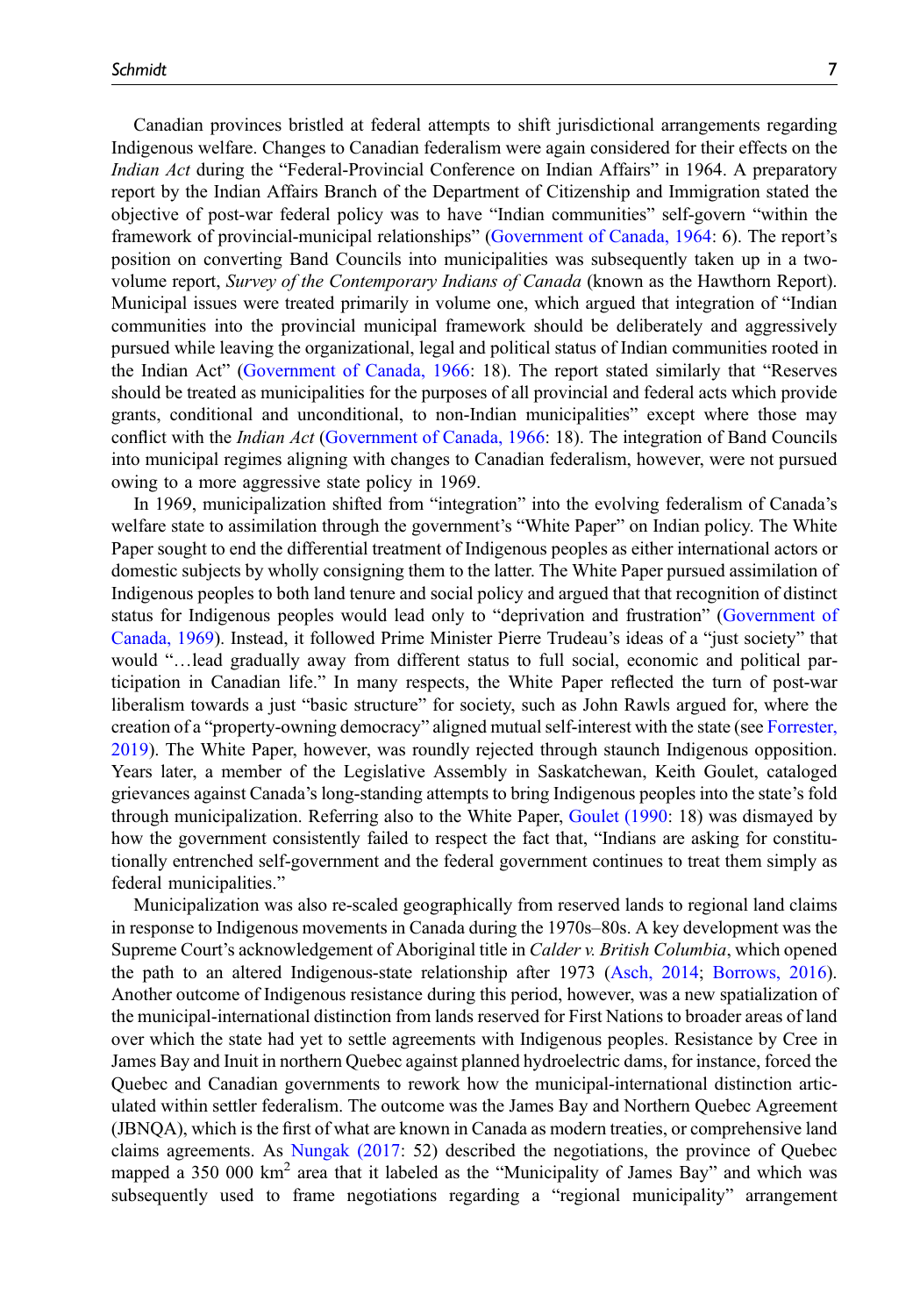underpinning the JBNQA. This regional arrangement required the extinguishment of Aboriginal title in exchange for specified land rights, and forced Inuit in northern Quebec into "a stark choice: a non-ethnic regional municipality covering the territory north of the 55th parallel or, alternately, an Inuit-only government applicable on Inuit-owned lands" ([Nungak, 2017](#page-15-16): 93).

Similar attempts to regionalize municipalization took place on Dene lands in the Northwest Territories, this time overlapping with further shifts to federalism as Canada patriated the 1867 constitution passed by British parliament and eventually adopted the 1982 Charter of Rights and Freedoms. As [Coulthard \(2014a](#page-13-2): 82) argues, the framework for a large land agreement in the Northwest Territories was structured in terms of "municipal-type governments at the community or regional level" (cf. [Coulthard, 2014b](#page-14-3); [Mountain and Quirk, 1996\)](#page-15-17). Efforts to regionalize municipalization through modern treaties took on new valence in the years before the Charter of Rights and Freedoms was passed. Section 35 of the Charter outlines the rights of Aboriginal Peoples— Indian, Métis, and Inuit—and has provided grounds for legal challenges regarding the nature and extent of those rights. In 1983, a special committee of the federal government released its report on Indian Self-Government in Canada. Known as the Penner Report, Canada admitted that the Band Councils created under the Indian Act are "more like administrative arms of the Department of Indian Affairs than they are governments to band members" ([Government of Canada, 1983:](#page-14-19) 17). The report highlighted Indigenous opposition to how the state was pursuing projects of Indigenous "self-government" both in reference to municipal models and, often, by treating Indigenous communities as less than existing municipalities.

Canada's interpretation of Indigenous "self-government" remains circumscribed within structures of oppression despite a series of legal victories for Aboriginal peoples in recent decades ([Asch,](#page-13-10) [2014;](#page-13-10) [Borrows, 1999,](#page-13-16) [2015a](#page-13-7), [2015b](#page-13-8); [Nichols, 2019\)](#page-15-15). Emphasis on "self-government" reflects another shift in municipalization as the federal government began pursuing a policy of "inherent rights" for Indigenous peoples through the 1980s–90s. Canada also began referencing selfgovernment and "inherent rights" to the lack of economic freedom imposed by the Indian Act, such as the inability to own private property on reserved lands and leverage it for credit. In autumn 1990, after deploying the Canadian military to suppress Indigenous land defenders at Oka (Quebec), the Prime Minister announced a new "Native Agenda." The next year, in August 1991, the government announced a Royal Commission on Aboriginal Peoples. Before the commission could return its findings in 1990, however, the government canvassed for alternatives that would fit its emphasis on lack of economic freedom as the primary impediment to Indigenous self-government. In 1993, ministerial recommendations examined a proposed changed to the *Indian Act* called the First Nations Chartered Lands Act (FNCL). The secret cabinet document assessing the FNCL was prepared by the Minister of Indian Affairs and Northern Development and contained provisions that became central to subsequent efforts to delegate economic authority over land without transferring jurisdictional authority over Indigenous territory. The core of the FNCL was the creation of "chartered lands" that First Nations would manage—not own, nor have title to—for economic development. The legislation would operate explicitly on an "opt in" basis so that submission to the delegated authority of the state would proceed via consent of the governed. The FNCL did not pass, but it anticipated later efforts to amend the *Indian Act* in piecemeal fashion to facilitate alignment of Indigenous self-government and land tenure with an increasingly globalized economy (cf. [Collis,](#page-13-17) [2022\)](#page-13-17).

In 1995, the year before the *Royal Commission on Aboriginal Peoples* (RCAP) released its findings the government announced, "Canada's Inherent Right Policy." Much of this policy remains in force. As noted in the introduction, the "inherent rights" framework delimits Indigenous jurisdiction on international matters by asserting that, "Aboriginal governments and institutions exercising the inherent right of self-government will operate within the framework of the Canadian Constitution" ([Government of Canada, 2020](#page-14-4) (1995)). The inherent rights framework was designed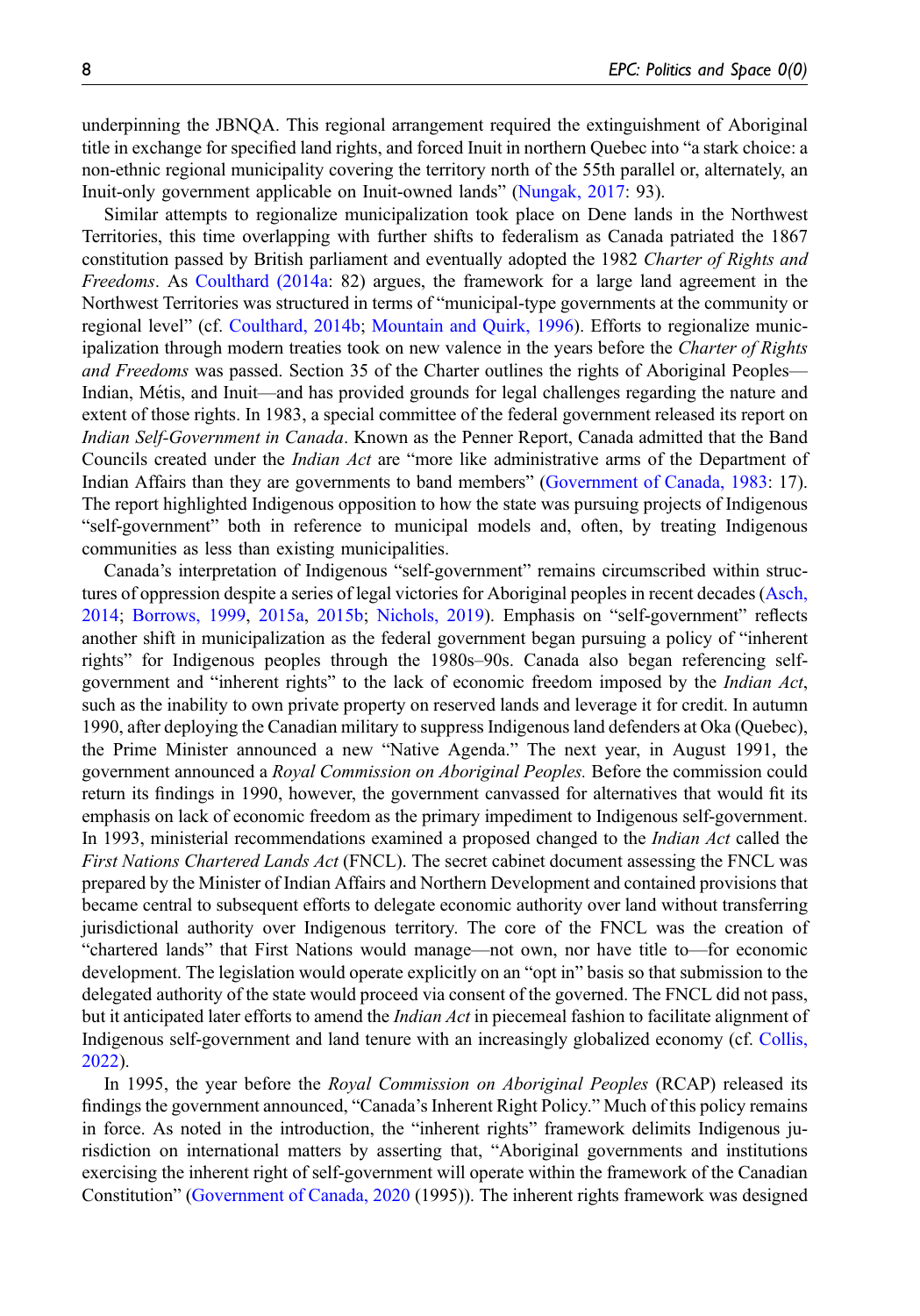to blunt the RCAP report. In fact, a key submission of the RCAP was a review of the *Indian Act* by John [Giokas \(1995\)](#page-14-20), who cataloged the pursuit of municipalization by the Canadian government. In addition to providing historical context, [Giokas \(1995:](#page-14-20) 224) argued that the "prevailing view is that bands are seen by the courts as something akin to "federal municipalities" operating under delegated federal authority in the same way that municipalities operate under delegated provincial legislative authority." [Giokas \(1995](#page-14-20): 123) noted the "municipal model of Indian self-government has been federal policy since the advent of the band council system" and argued the municipal model was an intrinsic element of state relationships to Indigenous peoples. Critically, [Giokas \(1995](#page-14-20): 322–323, original emphasis) highlighted how the "racist and sexist" Indian Act formed "a system despite its garb as a mere piece of federal legislation." This system cut across the "federal/provincial geographic, jurisdictional and fiscal landscape" [\(Giokas, 1995:](#page-14-20) 323). In short, municipalization structured Canadian federalism not just as policy, but as a mode of rule exercised through constitutional divisions of power.

This survey of municipalization provides warrant for treating municipalization as constitutive of particular policies and as a systematic aspect of how divisions of power within Canadian federalism circumscribe Indigenous self-determination. Further, shifts in divisions of power consistently affect how state policy towards Indigenous peoples is pursued through racist and sexist terms (cf. [Simpson, 2014\)](#page-16-14). After the failed Chartered Lands initiative, the Assembly of First Nations examined the RCAP report and the inherent rights policy amid Canada's broader push to appeal to "offshore capital" through expanded free trade agreements that complemented state rollbacks of public expenditures ([1997a](#page-13-18): 6; [1997b](#page-13-19)). In this context, Indigenous critique anticipated concerns regarding neoliberal policies then gathering momentum and paced (if it was not ahead of) academic critiques that neoliberalism was not characterized by state absence but by new arrangements for governing international and domestic economies through enhanced roles of markets and private property ([Brown, 2015\)](#page-13-20). This history provides resources for understanding how efforts to transform lands reserved for First Nations into private property continues to structure dispossession by municipalization.

### Dispossession by municipalization

The municipal-international distinction was formed through colonial rule, and evolving divisions of power within Canadian settler federalism are constitutive of what I term dispossession by municipalization. Dispossession by municipalization operates through racialized boundaries that underpin the accumulation of land and resources for economic gain and political projects that circumscribe Indigenous self-determination. Both are deeply spatial projects. Capital accumulation in settler states was and remains premised on Indigenous dispossession. Yet, as [Byrd \(2011\)](#page-13-12) shows, it is critical to not reduce dispossession to the "frontier" of capital accumulation owing to settler colonialism being propagated not by frontiers but by notions of "Indianness." Similarly, circumscribing Indigenous self-determination through racialized forms of municipalization seeks not only land but acquiescence to delegated state authority. In this context, municipalization connects economic accumulation to the distribution of political violence in ways consistent with state divisions of power. In short, as this section argues, dispossession by municipalization helps connect land and politics to the distribution of Indigenous genocide through time and space. In this way, the concept gets to the critical intersections of land and genocide identified by Black and Indigenous scholars. As shown above, changes within Canadian federalism had important consequences for municipalization. Similarly, this section shows how renewed efforts to privatize lands reserved for First Nations reflects not the absence of the state but its effort to translate neoliberalism into programs consistent with Indigenous dispossession. In this case, through pipelines connecting domestic resources to international markets.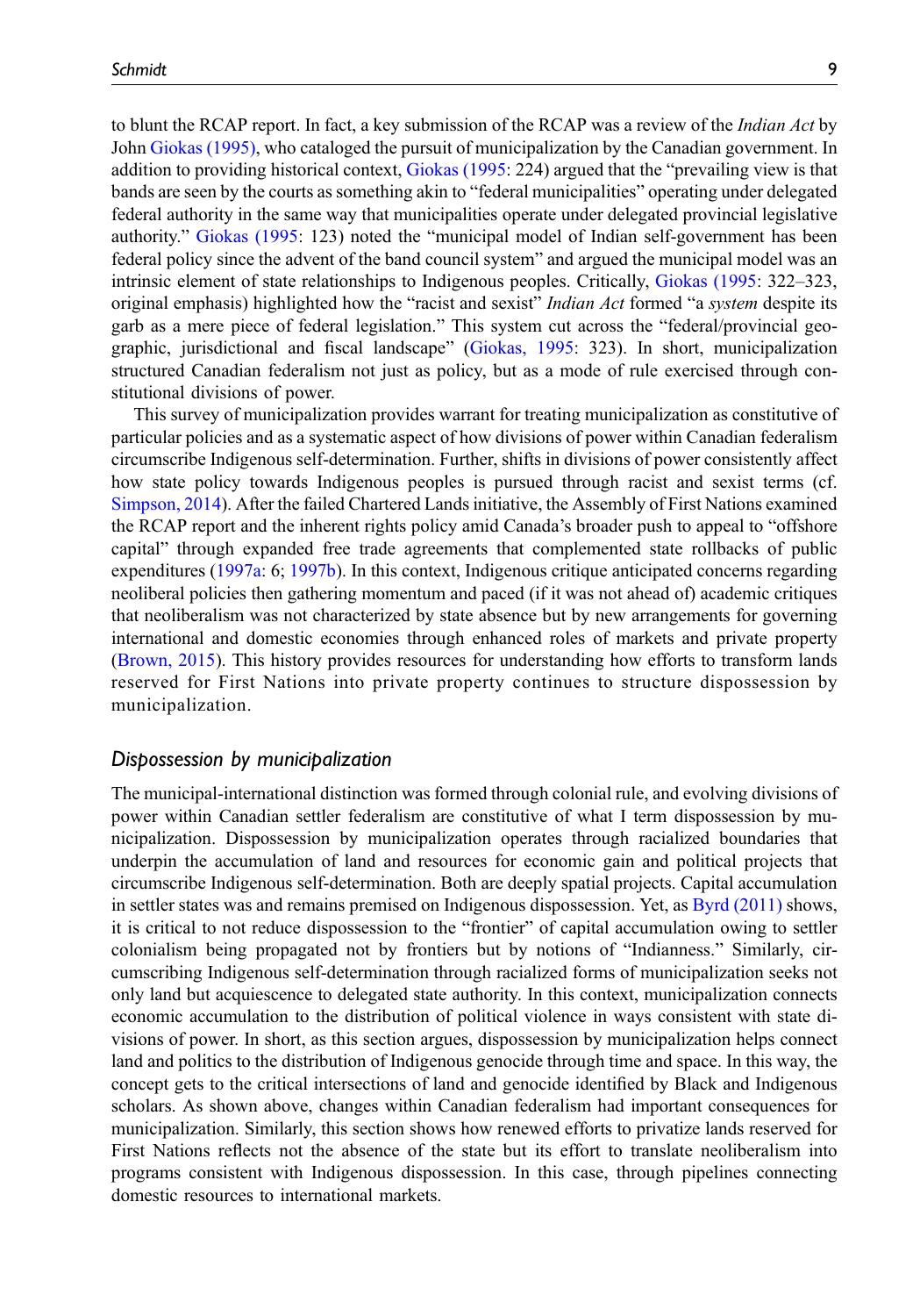To develop dispossession by municipalization analytically, this section engages with racial capitalism as it informs Black critiques of settler colonial studies. Especially salient is King'[s \(2019:](#page-15-18) 69) argument that settler colonial studies engage in "Black dehumanization" when it reduces "settler colonialism to a land-centered project, as opposed to a genocide-centered project." As explained below, King anchors this argument in a powerful account of how giving analytic priority to land over genocide is connected to the priority assigned to settler experience. This concern is directly relevant to racial capitalism in Canada. For instance, [Pasternak \(2020:](#page-15-19) 301) argues racial capitalism anchors the dual violence through which Indigenous peoples in Canada are first partitioned from participating in the economy on their own terms and then assimilated to it as "liberal capital citizens." As a result, Indigenous peoples "experience the liminal gray zone of never being fully considered as proper subjects or independent nations" [\(Pasternak, 2020:](#page-15-19) 318). This liminal zone is characteristic of municipalization both in particular policies and state aims of circumscribing Indigenous self-determination. The racialized boundary parsing foreign from domestic affairs also affects racial capitalism. [Robinson](#page-16-17)'s (1983) powerful exposition of racial capitalism, for instance, traces the formation of racial distinctions that functioned "internal" to relations among European peoples and which evolved through colonial rule (cf. [Bhandar, 2018](#page-13-6); [Mawani, 2010](#page-15-5)). In North America, these "internal" relations—municipal matters—also characterize [Melamed](#page-15-20)'s (2015) account of how colonizers partitioned people of color from the emerging capitalist economy and then sought to reincorporate them on racialized terms. As [Barker \(2011:](#page-13-21) 6) states succinctly regarding the US, "The rub, as it were, for Native peoples is that they are only recognized as Native within the legal terms and social conditions of racialized discourses that serve the national interest of the United States in maintaining colonial and imperial relations with Native peoples."

In Canada, efforts over the past two decades to privatize lands reserved for First Nations presents a clear case of dispossession by municipalization that functions in racialized terms. Previously, [Schmidt \(2018\)](#page-16-18) used internal government correspondence to show how the state explicitly justified its policy through appeals to international programs of land-titling and arguments that made private property a natural outcome of socio-biological evolution. Such arguments have a long tenure in what [Moreton-Robinson \(2015\)](#page-15-21) describes as the naturalization of white practices as the unmarked racial basis of possession in private property (cf. [Bhandar, 2018;](#page-13-6) [Harris, 1993\)](#page-14-10). The corollary is the erasure of Indigenous ownership practices [\(Hill, 2017\)](#page-15-22). [Pasternak \(2015\)](#page-15-23) argues Canada's recent privatization efforts are an attempt to municipalize Indigenous economies to comport with capitalist relations between state and market (cf. [Fabris, 2017](#page-14-21)). Critically, however, Canada's efforts were also supported by regulatory changes that circumscribe First Nations self-determination, such as changes to voting requirements for band councils to approve new land tenure arrangements or to "opt in" to new legislation [\(Schmidt, 2018\)](#page-16-18). The "opt in" clause recalls the First Nations Chartered Land initiative discussed above, but recent efforts were also designed to enable resource extraction.

Although heavily redacted, government records gathered from 2012–2016 show that Canadian efforts to privatize lands reserved for First Nations were considered to facilitate construction of major pipelines that would transport oil west from the province of Alberta to the Pacific Ocean. One, known as Trans Mountain Pipeline which was owned by Kinder Morgan until the Canadian Government bought it, twins an existing pipeline that goes south through Burnaby, near Vancouver; it is currently under construction (see [Spiegel, 2021](#page-16-19)). Another pipeline known as Northern Gateway was initially planned to run across northern Alberta and British Columbia. In 2014, the government considered a plan backed by the Macdonald Laurier Institute—a self-styled "think tank" in Ottawa—to designate the legal right-of-way for pipelines as newly created reserved lands for First Nations and then privatize those lands so that First Nations could collect taxes. The plan would, "designate portions of an energy pipeline corridor as reserve lands, to allow impacted First Nations to collect property taxes…[that] will collectively generate \$103.4 million a year" [\(Access to](#page-13-22) [Information and Privacy, \(ATIP\) 2014:](#page-13-22) 2998).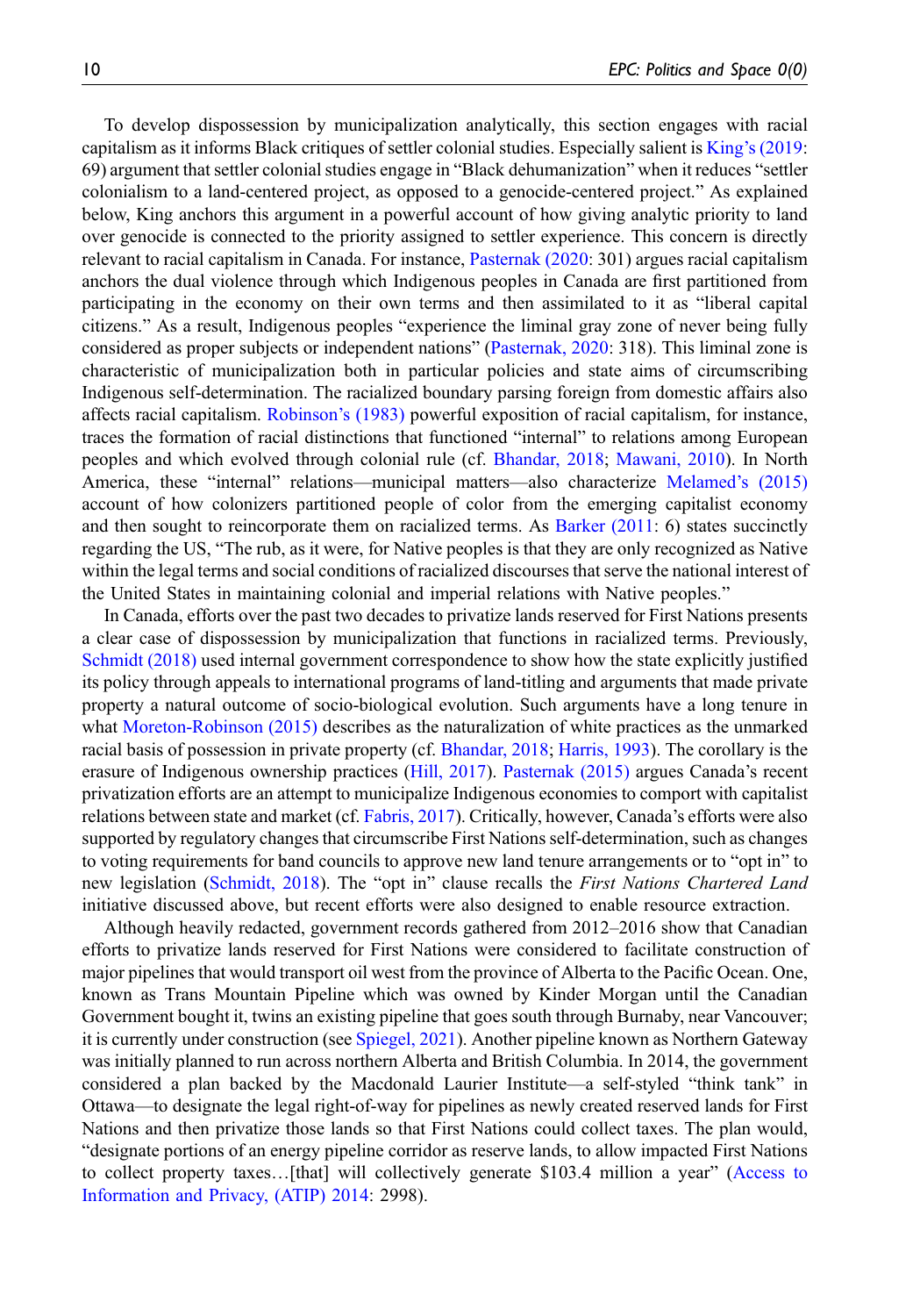The violent irony of creating new reserves for oil pipelines after a century of defrauding Indigenous peoples of their lands was lost on bureaucrats, who circulated hand-written notes and emails as they sought to overcome the "log jam with respect to pipeline progress" ([ATIP, 2014:](#page-13-22) 4911). At the time, the government was also keen to avoid conflicts with Indigenous land defenders like those that had erupted in 2013 in Elsipogtog, New Brunswick. There, First Nations repelled Southwestern Energy and its proposed fracking operations [\(Howe, 2015\)](#page-15-24). At one meeting of a special Joint Working Group set up to study private property on reserved lands, "the Deputy Commissioner played a youtube [sic] video of a screaming match that took place at a New Brunswick meeting about fracking" ([ATIP, 2014:](#page-13-22) 5181). Ultimately, the privatization proposal did not come to fruition owing in part to a change in government in 2015. But it was also due to the secrecy of Enbridge, the energy company promoting the Northern Gateway pipeline. Government officials wanted maps and names of Indigenous groups along the pipeline route that might be interested in the idea but noted that it "proved difficult due to Enbridge's decision to not share the name of First Nations it has entered into agreements with and the controversy surrounding the project" ([ATIP, 2014:](#page-13-22) 5406).

How might policies like the one above be understood as dispossession by municipalization? Here, both empirical and analytical aspects of dispossession by municipalization are salient. Empirically, the attempt to privatize lands reserved for Indigenous peoples to enable value extraction from land via pipelines—and to create new reserves expressly for this purpose—presents a clarion case of what [Melamed \(2015\)](#page-15-20) identified as the "partition" and "assimilation" strategy of dispossession. The notion of a "nation-to-nation" agreement to settle land use arrangements, in this case by creating new reserved lands, contrasts directly with the policing and legal force brought to bear against resistance to the pipelines that were often couched in rhetoric of "foreign" agitators against the Canadian state [\(Spiegel, 2021](#page-16-19)). In addition, as [Pasternak and King \(2019\)](#page-16-20) showed, the use of legal injunctions against First Nations who opposed extractive projects severely limited the scope of Indigenous self-determination. This asymmetry, which uses the municipal-international distinction to the advantage it best serves for capital accumulation, structures state divisions of power in ways that fragment jurisdiction over resource development provincially and Indigenous obligations federally [\(Stanley, 2016\)](#page-16-21). Fragmentation structures Indigenous dispossession according to state divisions of power, which ensures that lands abrogated from Indigenous peoples emerges ready for extraction in processes of dispossession by municipalization.

Analytically, dispossession by municipalization helps explain how settler states distribute the violence of Indigenous genocide over time and space. It does so by showing how genocide proceeds through spatial claims to land and through divisions of power anchored in racialized, colonial boundaries parsing municipal from international matters. In this way, dispossession by municipalization enhances purchase on what  $King (2019)$  argues is a need to understand settler colonialism as a genocide-centered project rather than a land-centered one. This distinction is perhaps best seen in contrast. In Canada, for instance, provincial governments hold jurisdiction over natural resources while the federal government claims authority over Aboriginal affairs. As [Behn and Bakker \(2020\)](#page-13-23) show in their analysis of environmental impact assessments, Canadian laws structure regulatory processes for resource development projects in ways that compound historical oppression of Indigenous peoples and extend it into the future. In such cases, asymmetry across federal and provincial jurisdictions on matters of environmental protection, permits, and legal relief are constitutive of how municipalization produces space for extractive projects. In influential interpretations of settler colonialism, such as Wolfe'[s \(2006](#page-17-1): 388), this kind of asymmetry reflects the fact that "territoriality is settler colonialism's specific, irreducible element." On this interpretation, jurisdictional fragmentation ensures colonial access to land while the violence of Indigenous elimination is incidental to that aim. But as [King \(2019\)](#page-15-18) powerfully argues, such explanations are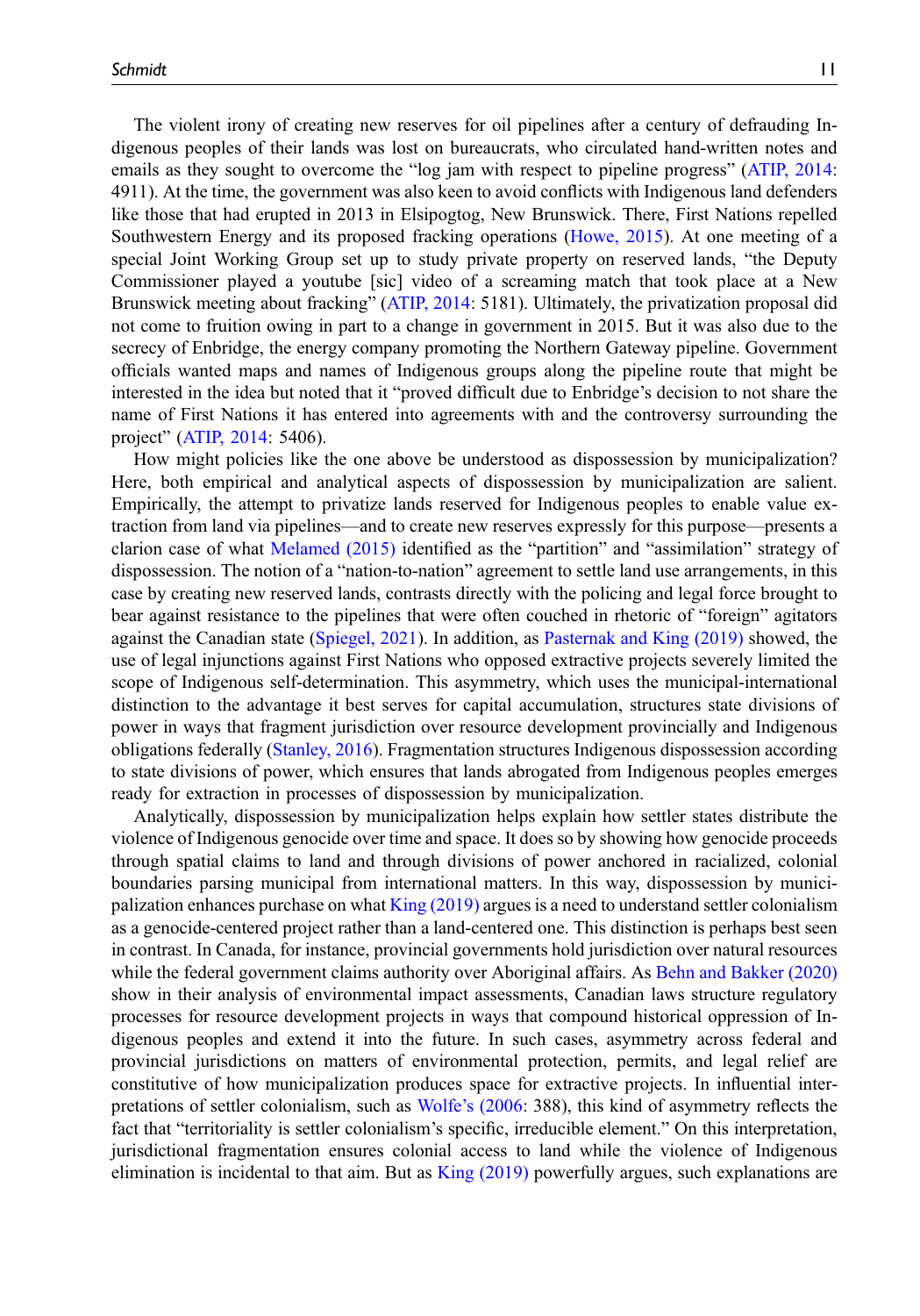ultimately unsatisfactory owing to how they prioritize settler relations to land as the core explanatory target—betrayed by the term "settler colonial studies."

By engaging King'[s \(2019\)](#page-15-18) critique, dispossession by municipalization offers a way to understand the production of settler colonial space through the material ways that dispossession reflects state divisions of power. For instance, Wolfe's arguments regarding the priority of land in settler colonialism depends on a differential reading of racialization with respect to Black and Indigenous peoples. For [Wolfe \(2001:](#page-17-2) 867) Indigenous dispossession is "centered on land" and contrasts with how "blacks' relationship with their colonizers—from the colonizers' point of view at least—centered on labor." To make these claims, however, Wolfe must not only center the colonial "point of view" but also make two moves effectively critiqued by [King \(2019\).](#page-15-18) First, Wolfe must also reduce Black experiences of slavery to labor—such as by claiming that the "one-drop" rule was a way of expanding the labor pool by classifying more people as Black ([Wolfe, 2006](#page-17-1)). Yet reducing slavery to labor misses what [Hartman \(1997](#page-14-22):6) explains as "the barbarism of slavery [which] did not express itself singularly in the constitution of the slave as object but also in the forms of subjectivity and circumscribed humanity imputed to the enslaved" (cf. [McKittrick, 2006](#page-15-25); [Sharpe, 2016\)](#page-16-22). Second, Wolfe downplays Indigenous genocide by distinguishing it from attempts to "eliminate the Native" through racial efforts to reduce the number of Indigenous peoples by establishing minimums for "blood quantum" [\(Tallbear, 2013\)](#page-16-15). Partitioning genocide from territorial acquisition allows [Wolfe \(2006:](#page-17-1) 387) to maintain that the frontier encounter—not racialized accounts of "Indianness" [\(Byrd, 2011\)](#page-13-12)—structures settler-colonial society to be "inherently eliminatory but not invariably genocidal."

The inconvenient problem for Wolfe is that settler colonialism is genocidal. In 2015, Canada's [Truth and Reconciliation Commission \(2015](#page-16-23): 1) explicitly linked genocide to state efforts to "destroy the political and social institutions" of Indigenous peoples by seizing land, restricting movement, and oppressing linguistic, kinship, and spiritual relations. What dispossession by municipalization offers here is a tool for connecting racialized violence to the structures of power through which settler states distribute genocide over time and space. In Canada, the structure of federalism divides power over municipal and international matters in ways that distribute violence; both particular policies and the mode of rule through which the state circumscribes Indigenous selfdetermination structure the distribution of genocide as municipalization keeps pace with evolving power arrangements regarding domestic and foreign matters.

Dispossession by municipalization also suggests additional lines of analysis regarding how Canada's efforts to privatize lands reserved for First Nations attenuate Indigenous prospects for self-determination and thereby operate to distribute genocide through state mechanisms. For instance, for [Schmidt \(2018\)](#page-16-18) and [Pasternak \(2015\)](#page-15-23), privatization is a point of convergence for capitalism and colonialism. Once municipalization is situated historically, however, recent proposals regarding private property reveal further aspects of dispossession that align with [Nichols](#page-15-26)'s (2020: 13, original emphasis) argument that colonialism is not "an *example* to which the concept [of dispossession] applies but a *context* out of which it arose." For [Nichols \(2020\),](#page-15-26) dispossession takes place through a recursive logic that only allows Indigenous "ownership" for the purpose of transferring land to state regimes of public or private tenure. This is explicit in the pipeline example above, where reserved lands would be created expressly to afford pipeline construction. Similarly, recent privatization proposals operate through a logic that is not settled in advance but is instead pursued through contemporary state agendas. Under the guise of recognition, the state at once oppresses Indigenous opposition to pipelines (as well as other so-called "foreign" agitators) while using the international-municipal distinction to circumscribe options for self-determination to forms of private property that have as their sole use the extraction of value from Indigenous lands.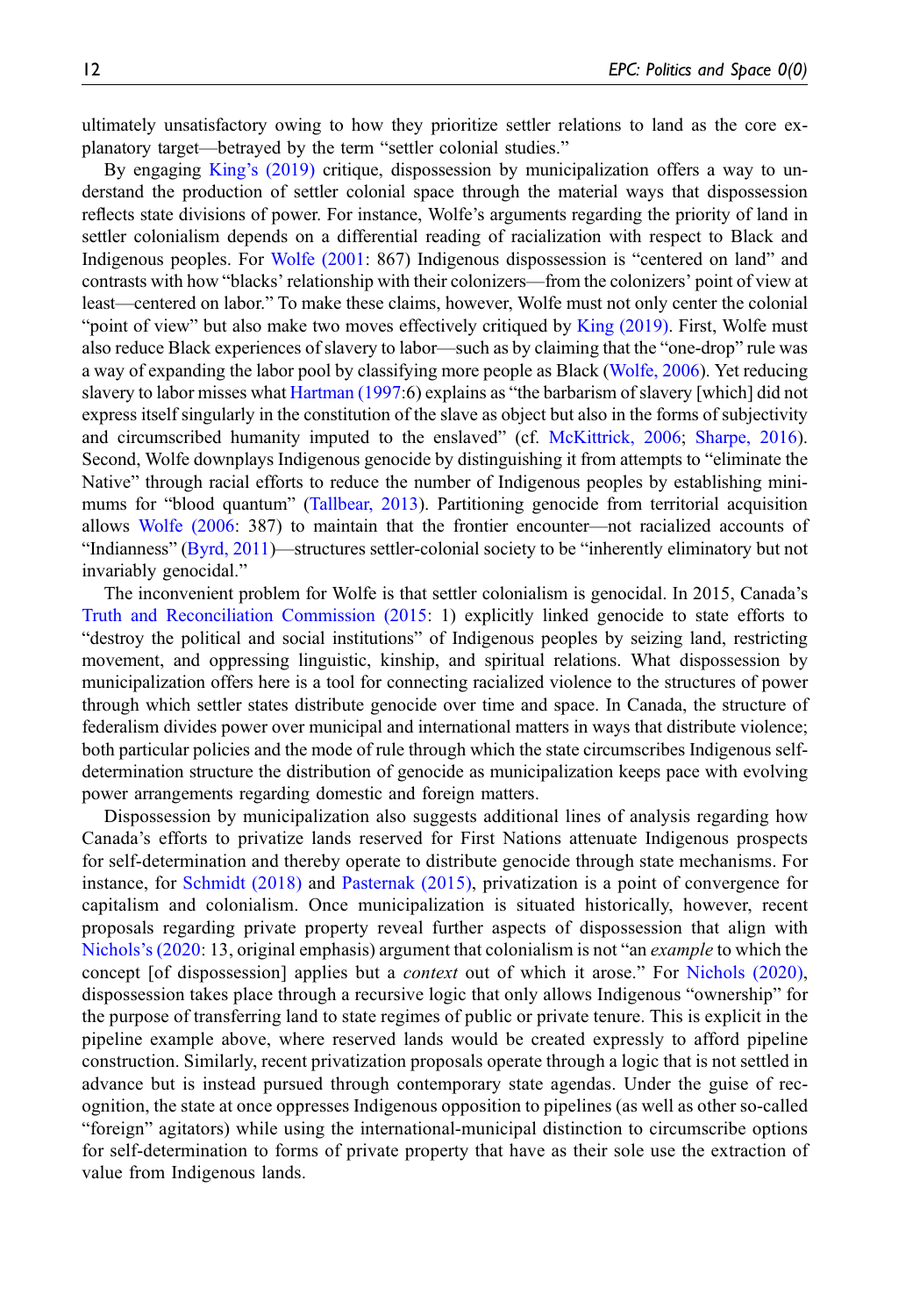# Conclusion

In 1999, Miguel Alfonso Martinez, the United Nations Special Rapporteur on Treaties, Agreements and other Constructive Arrangements between States and Indigenous Populations, drew on international studies of Indigenous peoples in Australia, Canada, the United States, New Zealand and elsewhere to argue that the distinction of municipal from international law remained salient for two reasons. First, it was necessary to confront the inappropriate use of municipal courts on matters of treaty. Second, for "treaties without an expiration date," the municipal-international distinction ought to evoke histories of jurisprudence (from the Roman empire to European colonization) to ensure the continuation of treaty obligations until "all the parties to them decide to terminate them" ([Alfonso Mart](#page-13-24)í[nez, 1999:](#page-13-24) 43). In Canada, the pertinence of these remarks was well captured by Indigenous opposition to Canada's 2018 Indigenous Rights Framework, which forced the state to publicly deny its municipalizing intent. Future endeavors may similarly require opposition. Perhaps most notable in this respect is the processes of ratifying international laws like the UN Declaration on the Rights of Indigenous Peoples (UNDRIP). As [Asch \(2019](#page-13-25): 4) argues, settler states like Canada may ratify UNDRIP into municipal law in ways that "ultimately legitimates the hegemony of a colonizing state's power rather than liberation from it."

In this context, municipalization offers resources of two kinds. First, by connecting particular policies to the structure of settler rule, it provides a language for critique mobilized by Indigenous activists and scholars. In this sense, municipalization responds to [Melamed](#page-15-20)'s (2015: 78) call for "…a more apposite language and a better way to think about capital as a system of expropriating violence on collective life itself." Second, dispossession by municipalization shows how constitutional divisions of power structure settler states as spatial projects at scales of reserved lands, regions of modern treaties, and potentially also for a pipeline right-of-way. These power relations evolve in ways consonant with how settler states both relate to land and distribute violence across time and space. The geographic specificity of these harms—forcefully responded to by [Borrows](#page-13-9) [\(2016\)](#page-13-9), [Coulthard \(2014b\)](#page-14-3), [Simpson \(2014\)](#page-16-14), [Moreton-Robinson \(2015\)](#page-15-21), [Daigle \(2016\),](#page-14-6) [Simpson](#page-16-24) [\(2017\)](#page-16-24), and [Estes \(2019\)](#page-14-12) among others—cannot be sufficiently addressed within the racialized boundaries of colonial states. Remedies require spaces not circumscribed by colonial boundaries of the "international" or state divisions of power over municipal and international matters. In the words of many Indigenous voices, an end to genocide and land back.

## Acknowledgments

Russell Diabo, Constance MacIntosh, and Brian Noble provided instructive comments on a different article since abandoned—without which this piece would not have come about. I am immensely thankful for the care they took with that early idea. I thank Russell Diabo for sharing government documents. All errors are my own.

## Declaration of conflicting interests

The author(s) declared no potential conflicts of interest with respect to the research, authorship, and/or publication of this article.

### Funding

The author(s) disclosed receipt of the following financial support for the research, authorship, and/or publication of this article: Funding was provided by the SSHRC Impact Award.

# ORCID iD

Jeremy Schmidt **b** <https://orcid.org/0000-0002-9155-1777>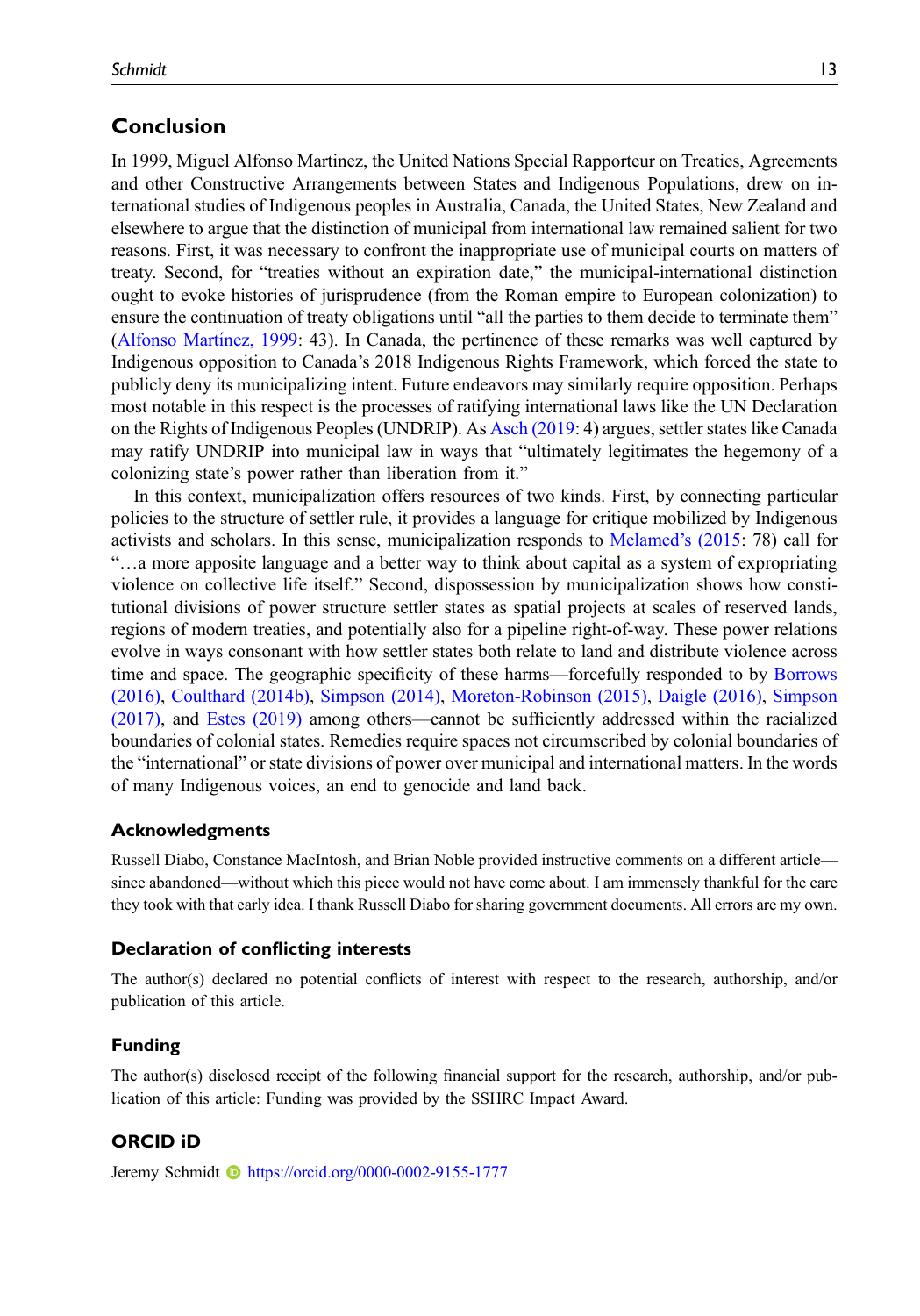#### **References**

- <span id="page-13-22"></span>Access to Information and Privacy [ATIP] (2014) ATIP File: A-2014-00877. Ottawa, Canada: Federal Government of Canada.
- <span id="page-13-0"></span>Anaya J (2004) Indigenous Peoples in International Law. Oxford, UK: Oxford University Press.
- <span id="page-13-3"></span>Andersen C (2014) "Métis": Race, Recognition, and the Struggle for Indigenous Peoplehood. Vancouver, Canada: UBC Press.
- <span id="page-13-24"></span>Alfonso M (1999) Study on Treaties, Agreements and Other Constructive Arrangements between States and Indigenous Populations: Final Report. Geneva, Switzerland: United Nations.
- <span id="page-13-1"></span>Anghie A (2012) Imperialism, Sovereignty and the Making of International Law. Cambridge, UK: Cambridge University Press.
- <span id="page-13-10"></span>Asch M (2014) On Being Here to Stay: Treaties and Aboriginal Rights in Canada. Toronto, Canada: University of Toronto Press.
- <span id="page-13-25"></span>Asch M (2019) UNDRIP, treaty federalism, and self-determination. Review of Constitutional Studies 24(1): 1–16.
- <span id="page-13-18"></span>Assembly of First Nations (1997a) Royal Commission on Aboriginal Peoples: Strategies for Implementation. Ottawa, Canada: National Indian Brotherhood.
- <span id="page-13-19"></span>Assembly of First Nations (1997b) Royal Commission on Aboriginal Peoples': Final Report & Recommendations. Ottawa, Canada: Indian National Brotherhood.
- <span id="page-13-21"></span><span id="page-13-15"></span>Barker J (2011) Native Acts: Law, Recognition, and Cultural Authenticity. Durham, NC: Duke University Press. Bartlett R (1978) The Indian act of Canada. Buffalo Law Review 27(4): 581–616.
- <span id="page-13-23"></span>Behn C and Bakker K (2020) Rendering technical, rendering sacred: the politics of hydroelectric development on British Columbia's Saghii Naachii/Peace River. Global Environmental Politics 19(3): 98–119.
- <span id="page-13-6"></span>Bhandar B (2018) Colonial Lives of Property: Law, Land, and Racial Regimes of Ownership. Durham, NC: Duke University Press.
- <span id="page-13-11"></span>Blomley N (2003) Law, property and the geography of violence: the frontier, the survey and the grid. Annals of the Association of American Geographers 93(1): 121–141.
- <span id="page-13-5"></span>Borchard E (1940) The relation between international law and municipal law. Virginia Law Review 27(2): 137–48.
- <span id="page-13-14"></span>Borrows J (1994) Constitutional Law from a First Nations Perspective: Self-Government and the Royal Proclamation. Vancouver, Canada: University of British Columbia Law Review, Vol. 28, 1–47.
- <span id="page-13-16"></span>Borrows J (1999) Sovereignty's alchemy: an analysis of Delgamuukw V. British Columbia. Osgoode Hall Law Journal 35: 537–596.
- <span id="page-13-7"></span>Borrows J (2015a) The durability of terra nullius: tsilhqot'in nation V British Columbia. UBC Law Review 48(3): 701–742.
- <span id="page-13-8"></span>Borrows J (2015b) Aboriginal title and private property. Supreme Court Law Review 71: 91–134.
- <span id="page-13-9"></span>Borrows J (2016) Freedom and Indigenous Constitutionalism. Toronto, Canada: University of Toronto Press.
- <span id="page-13-20"></span><span id="page-13-12"></span>Brown W (2015) Undoing the Demos: Neoliberalism's Stealth Revolution. New York, NY: Zone Books.
- Byrd J (2011) The Transit of Empire: Indigenous Critiques of Colonialism. Minneapolis, MN: University of Minnesota Press.
- <span id="page-13-13"></span><span id="page-13-4"></span>Cattelino J (2008) High Stakes: Florida Seminole Gaming and Sovereignty. Durham, NC: Duke University Press.
- Christensen J (2017) No Home in a Homeland: Indigenous Peoples and Homelessness in the Canadian North. Vancouver, Canada: UBC Press.
- <span id="page-13-17"></span>Collis S (2022) W(h)ither the Indian Act? how statutory law is rewriting Canada's settler colonial formation. Annals of the American Association of Geographers 112(1): 167–183.
- <span id="page-13-2"></span>Coulthard G (2014a) From wards of the state to subjects of recognition? Marx, Indigenous peoples, and the politics of dispossession in denendeh. In: Simpson A and Smith A (eds) Theorizing Native Studies. Durham, NC: Duke UniversitSy Press, 56–98.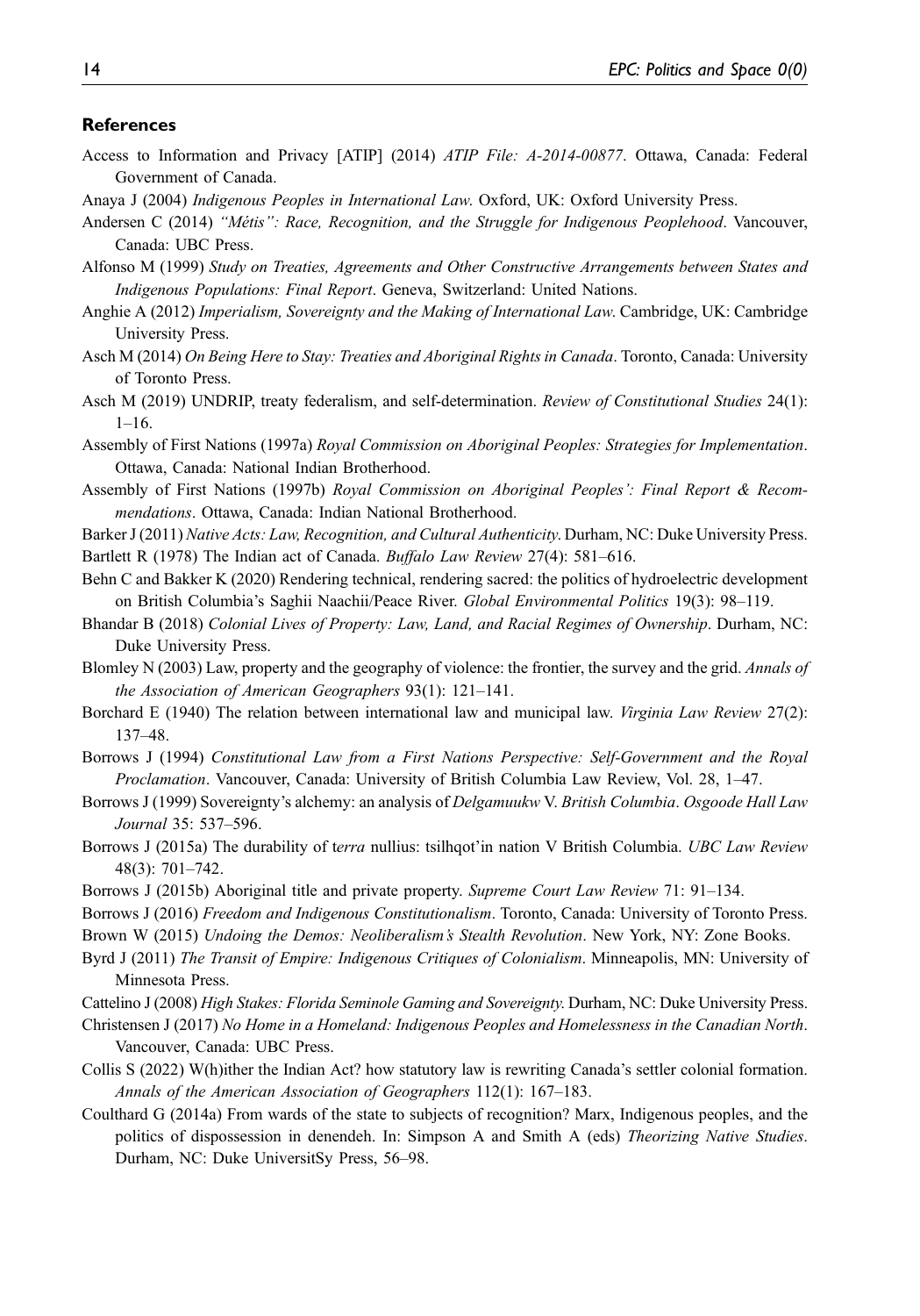- <span id="page-14-3"></span>Coulthard G (2014b) Red Skin, White Masks: Rejecting the Colonial Politics of Recognition. Minneapolis, MN: University of Minnesota Press.
- <span id="page-14-6"></span>Daigle M (2016) Awawanenitakik: the spatial politics of recognition and relational geographies of Indigenous self-determination. The Canadian Geographer 60(2): 259–269.
- <span id="page-14-8"></span>Daschuk J (2013) Clearing the Plains: Disease, Politics of Starvation, and the Loss of Aboriginal Life. Regina, Canada: University of Regina Press.
- <span id="page-14-12"></span>Estes N (2019) Our History Is the Future: Standing Rock Versus the Dakota Access Pipeline, and the Long Tradition of Indigenous Resistance. London, UK: Verso.
- <span id="page-14-21"></span>Fabris M (2017) Decolonizing neoliberalism? first nations reserves, private property rights, and the legislation of indigenous dispossession in Canada. In: Bruun M, Cockburn P, Risager B, et al. (eds) Contested Property Claims. New York, NY: Routledge, 185–204.
- <span id="page-14-17"></span><span id="page-14-11"></span>Fletcher M (2006) The supreme court and federal Indian policy. Nebraska Law Review 85: 121–85.
- Forrester K (2019) In the Shadow of Justice: Postwar Liberalism and the Remaking of Political Philosophy. Princeton, NJ: Princeton University Press.
- <span id="page-14-20"></span>Giokas J (1995) The Indian Act: Evolution, Overview and Options for Amendment and Transition. Ottawa, Canada: Royal Commission on Aboriginal Peoples.
- <span id="page-14-18"></span>Goulet K (1990) Self-government: part of a new vision for Canada. Canadian Parliamentary Review 13(4): 16–20.
- <span id="page-14-13"></span>Government of Canada (1884) The Indian Advancement Act, 1884 [S.C. 1884, C.28 (47 Vic.)]. Government of Canada.
- <span id="page-14-14"></span>Government of Canada (1964) The Administration of Indian Affairs: Prepared for 1964 Federal-Provincial Conference on Indian Affairs. Ottawa, Canada. Indian Affairs Branch: Department of Citizenship and Immigration.
- <span id="page-14-15"></span>Government of Canada (1966) A Survey of the Contemporary Indians of Canada: A Report on Economic, Political, Educational Needs and Policies. Ottawa, Canada: Queen's Printer, Vol. I.
- <span id="page-14-16"></span>Government of Canada (1969) Statement of the Government of Canada on Indian Policy, 1969. Ottawa, Canada: Indian Affairs and Northern Development Canada.
- <span id="page-14-19"></span>Government of Canada (1983) Indian Self-Government in Canada: Report of the Special Committee. Ottawa, Canada: Queen's Printer.
- <span id="page-14-0"></span>Government of Canada (2018a) Overview of a recognition and implementation of indigenous rights framework. Ottawa, Canada: Government of Canada. <https://www.rcaanc-cirnac.gc.ca/eng/1536350959665/1539959903708> (accessed 7 February 2021).
- <span id="page-14-1"></span>Government of Canada (2018b) Recognition and Implementation of Indigenous Rights Framework: Engagement Guide. Ottawa, Canada: Government of Canada.
- <span id="page-14-2"></span>Government of Canada (2018c) February: Government of Canada to Create Recognition and Implementation of Rights Framework. Press Release. Ottawa, Canada: Government of Canada. 14, [https://pm.gc.ca/en/news/](https://pm.gc.ca/en/news/news-releases/2018/02/14/government-canada-create-recognition-and-implementation-rights) [news-releases/2018/02/14/government-canada-create-recognition-and-implementation-rights](https://pm.gc.ca/en/news/news-releases/2018/02/14/government-canada-create-recognition-and-implementation-rights) (accessed 17 December 2020).
- <span id="page-14-4"></span>Government of Canada (2020) The Government of Canada's Approach to Implementation of the Inherent Right and the Negotiation of Aboriginal Self-Government. Ottawa, Canada: Government of Canada. [https://](https://www.rcaanc-cirnac.gc.ca/eng/1100100031843/1539869205136) [www.rcaanc-cirnac.gc.ca/eng/1100100031843/1539869205136](https://www.rcaanc-cirnac.gc.ca/eng/1100100031843/1539869205136) (accessed 28 December 2020).
- <span id="page-14-7"></span>Harvey D (2004) The 'New' imperialism: accumulation by dispossession. The Socialist Register 40: 63–87.
- <span id="page-14-10"></span>Harris C (1993) Whiteness as property. Harvard Law Review 106(8): 1707–1791.
- <span id="page-14-9"></span>Harris C (2002) Making Native Space: Colonialism, Resistance, and Reserves in British Columbia. Vancouver, Canada: UBC Press.
- <span id="page-14-22"></span><span id="page-14-5"></span>Harris D (1998) Cases and Materials on International Law. London, UK: Sweet & Maxwell.
- Hartman S (1997) Scenes of Subjection: Terror, Slavery, and Self-Making in Nineteenth-Century America. Oxford, UK: Oxford University Press.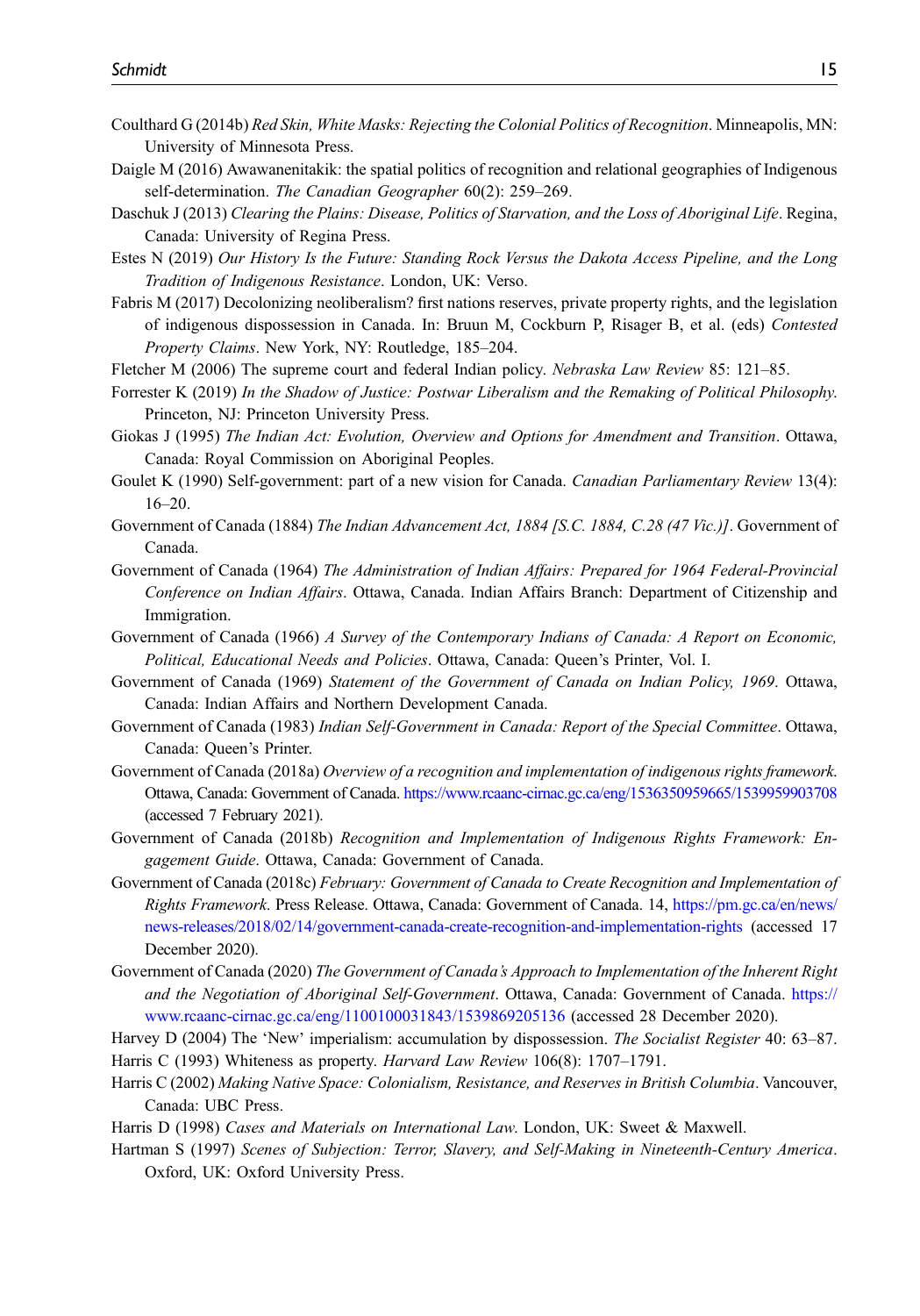- <span id="page-15-22"></span>Hill S (2017) The Clay We Are Made of: Haudenosaunee Land Tenure on the Grand River. Winnipeg, Canada: University of Manitoba Press.
- <span id="page-15-10"></span>Hogue M (2015) Metis and the Medicine Line: Creating a Border and Dividing a People. Chapel, NC: Hill: University of North Carolina Press.

<span id="page-15-24"></span><span id="page-15-11"></span>Howe M (2015) Debriefing Elsipogtog: The Anatomy of a Struggle. Halifax, Canada: Fernwood Publishing.

- Karuka M (2019) Empire's Tracks: Indigenous Nations, Chinese Workers, and the Transcontinental Railroad. Oakland, CA: University of California Press.
- <span id="page-15-18"></span>King T (2019) The Black Shoals: Offshore Formations of Black and Native Studies. Durham, NC: Duke University Press.
- <span id="page-15-0"></span>King H and Pasternak S (2018) Canada's Emerging Indigenous Rights Framework: A Critical Analysis. Toronto, Canada: Yellowhead Institute.
- <span id="page-15-2"></span>Kirby M (2006) International law - the impact on national constitutions. American University International Law Review 21(3): 327–364.
- <span id="page-15-13"></span>Krakoff S (2004) A narrative of sovereignty: illuminating the paradox of the domestic dependent nation. Oregon Law Review 83(4): 1109–202.
- <span id="page-15-9"></span>LaDuke W (1999) All Our Relations: Native Struggles for Land and Life. Cambridge, MA: South End Press.
- <span id="page-15-3"></span>Lauterpacht H (1929) Decisions of municipal courts as a source of international law. British Yearbook of International Law 10: 65–95.
- <span id="page-15-4"></span>Lowe L (2015) The Intimacies of Four Continents. Durham, NC: Duke University Press.
- <span id="page-15-6"></span>Mbembe A (2017) Critique of Black Reason. Durham, NC: Duke University Press.
- <span id="page-15-25"></span>McKittrick K (2006) Demonic Grounds: Black Women and the Cartographies of Struggle. Minneapolis, MN: University of Minnesota Press.
- <span id="page-15-5"></span>Mawani R (2010) Colonial Proximities: Crossracial Encounters and Juridical Truths in British Columbia, 1871–1921. Vancouver, Canada: UBC Press.
- <span id="page-15-20"></span><span id="page-15-14"></span>Melamed J (2015) Racial capitalism. Critical Ethnic Studies 1(1): 76–85.
- Mill J (1838) Lord Durham's eturn. In: Robson J (ed) The Collected Works of John Stuart Mill, VI. Toronto, Canada: Toronto University Press.
- <span id="page-15-17"></span>Mountain A and Quirk S (1996) Dene Nation: An Analysis. Ottawa: Federal Government of Canada. Dene Nation, Antoine Mountain, Susan Quirk.
- <span id="page-15-21"></span>Moreton-Robinson A (2015) The White Possessive: Property, Power, and Indigenous Sovereignty. Minneapolis, MN: University of Minnesota Press.
- <span id="page-15-15"></span>Nichols J (2019) A Reconciliation Without Recollection? An Investigation of the Foundations of Aboriginal Law in Canada. Toronto, Canada: University of Toronto Press.
- <span id="page-15-26"></span><span id="page-15-16"></span>Nichols R (2020) Theft Is Property! Dispossession and Critical Theory. Durham, NC: Duke University Press.
- Nungak Z (2017) Wrestling With Colonialism on Steroids: Quebec Inuit Fight for Their Homeland. Montreal, Canada: Véhicule Press.
- <span id="page-15-1"></span>Palmer M (2020) Rendering settler sovereign landscapes: race and property in the Empire state. Environment and Planning D: Society and Space 38(5): 793–810.
- <span id="page-15-7"></span>Pasternak S (2014) Jurisdiction and settler colonialism: where do laws meet? Canadian Journal of Law and Society 29(2): 145–161.
- <span id="page-15-23"></span>Pasternak S (2015) How capitalism will save colonialism: the privatization of reserve lands in Canada. Antipode 47(1): 179–196.
- <span id="page-15-8"></span>Pasternak S (2017) Grounded Authority: The Algonquins of Barriere Lake against the State. Minneapolis, MN: University of Minnesota Press.
- <span id="page-15-19"></span>Pasternak S (2020) Assimilation and partition: how settler colonialism and racial capitalism co-produce the borders of indigenous economies. South Atlantic Quarterly 119(2): 301-324.
- <span id="page-15-12"></span>Pasternak S and Dafnos T (2018) How does a settler state secure the circuitry of capital? *Environment and* Planning D: Society and Space 36(4): 739–757.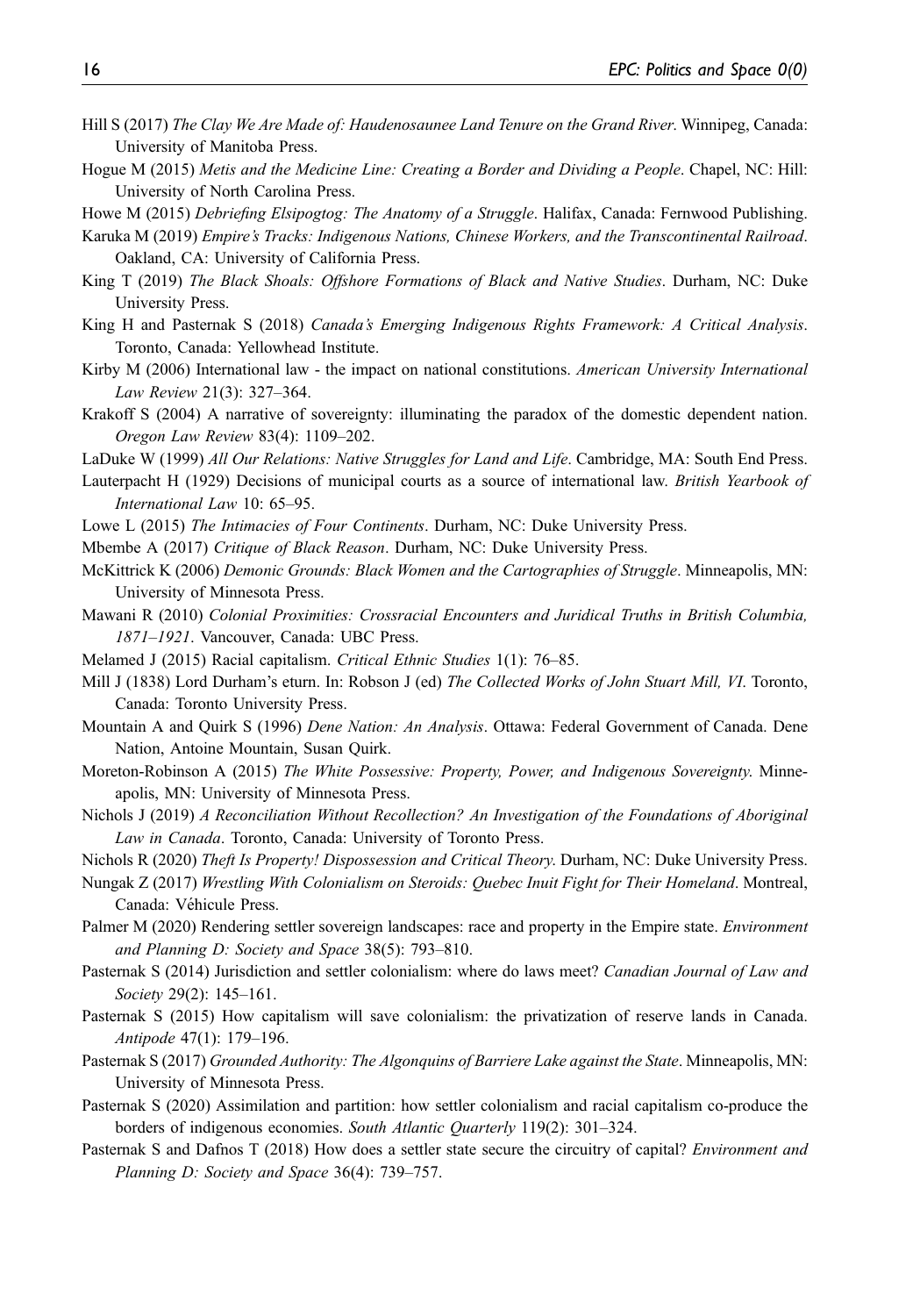- <span id="page-16-20"></span>Pasternak S and King H (2019) Land Back: A Yellowhead Institute Red Paper. Toronto, Canada: Yellowhead Institute.
- <span id="page-16-13"></span>Pictou S (2020) Decolonizing decolonization: an indigenous feminist perspective on the recognition and rights framework. South Atlantic Quarterly 119(2): 371–391.
- <span id="page-16-10"></span>Pitts J (2006) A Turn to Empire: The Rise of Imperial Liberalism in Britain and France. Princeton, NJ: Princeton University Press.
- <span id="page-16-9"></span><span id="page-16-4"></span>Pitts J (2018) Boundaries of the International: Law and Empire. Cambridge, MA: Harvard University Press.

Prime Minister's Office (2017) New Ministers to Support the Renewed Relationship with Indigenous Peoples. Press release. 8 August. [https://pm.gc.ca/en/news/backgrounders/2017/08/28/new-ministers-support](https://pm.gc.ca/en/news/backgrounders/2017/08/28/new-ministers-support-renewed-relationship-indigenous-peoples)[renewed-relationship-indigenous-peoples](https://pm.gc.ca/en/news/backgrounders/2017/08/28/new-ministers-support-renewed-relationship-indigenous-peoples) (accessed 1 April 2021).

- <span id="page-16-6"></span>Reydams L (2004) Universal Jurisdiction: International and Municipal Legal Perspectives. Oxford, UK: Oxford University Press.
- <span id="page-16-17"></span>Robinson C (1983) Black Marxism: The Making of the Black Radical Tradition. Chapel, NC: Hill University of North Carolina Press.
- <span id="page-16-16"></span>Rück D (2021) The Laws and the Land: The Settler Colonial Invasion of Kahnawa:ke in Nineteenth-Century ` Canada. Vancouver, Canada: UBC Press.
- <span id="page-16-18"></span>Schmidt JJ (2018) Bureaucratic territory: first nations, private property, and "turn-key" colonialism in Canada. Annals of the American Association of Geographers 108(4): 901–916.
- <span id="page-16-8"></span>Seidl-Hohenveldern I (1963) Transformation or adoption of international law into municipal law. International and Comparative Law Quarterly 12(1): 88–124.
- <span id="page-16-22"></span>Sharpe C (2016) In: the Wake: On Blackness and Being. Durham, NC: Duke University Press.
- <span id="page-16-7"></span>Silving H (1946) "Customary law": continuity in municipal and international law. Iowa Law Review 31(4): 614–633.
- <span id="page-16-14"></span>Simpson A (2014) Mohawk Interruptus: Political Life across the Borders of Settler States. Durham, NC: Duke University Press.
- <span id="page-16-24"></span>Simpson L (2017) As We Have Always Done: Indigenous Freedom Through Radical Resistance. Minneapolis, MN: University of Minnesota Press.
- <span id="page-16-19"></span>Spiegel SJ (2021) Climate injustice, criminalisation of land protection and anti-colonial solidarity: courtroom ethnography in an age of fossil fuel violence. Political Geography 84: 102298.
- <span id="page-16-0"></span>Starblanket G (2019) The numbered treaties and the politics of incoherency. Canadian Journal of Political Science 52(3): 443–459.
- <span id="page-16-21"></span>Stanley A (2016) Resilient settler colonialism: "responsible resource development," "Flow-Through" financing, and the risk management of indigenous sovereignty in Canada. Environment and Planning A: Economy and Space 48(12): 2422–2442.
- <span id="page-16-1"></span>Stark H (2013) Nenabozho's smart berries: rethinking tribal sovereignty and accountability. *Michigan State* Law Review 2: 339–354.
- <span id="page-16-5"></span>Stevenson L (2014) Life Beside Itself: Imagining Care in the Canadian Arctic. Oakland, CA: University of California Press.
- <span id="page-16-15"></span>Tallbear K (2013) Native American DNA: Tribal Belonging and the False Promise of Genetic Science. Minneapolis, MN: University of Minnesota Press.
- <span id="page-16-11"></span>Tocqueville A (1862) Democracy in America. London: Longman. Green, Longman and Roberts. Vol. I.
- <span id="page-16-23"></span>Truth and Reconciliation Commission of Canada (2015) Honouring the Truth, Reconciling the Future: Summary of the Final Report of the Truth and Reconciliation Commission of Canada. Ottawa, Canada: The Truth and Reconciliation Commission of Canada.
- <span id="page-16-3"></span>Tuck E and Yang K (2012) Decolonization is not a metaphor. *Decolonization: Indigeneity, Education & Society*  $1(1): 1-40.$
- <span id="page-16-2"></span>Tully J (1993) An Approach to Political Philosophy: Locke in Contexts. Cambridge, MA: Cambridge University Press.
- <span id="page-16-12"></span>Tully J (2008) Public Philosophy in a New Key: Volume I. Cambridge, MA: Cambridge University Press.